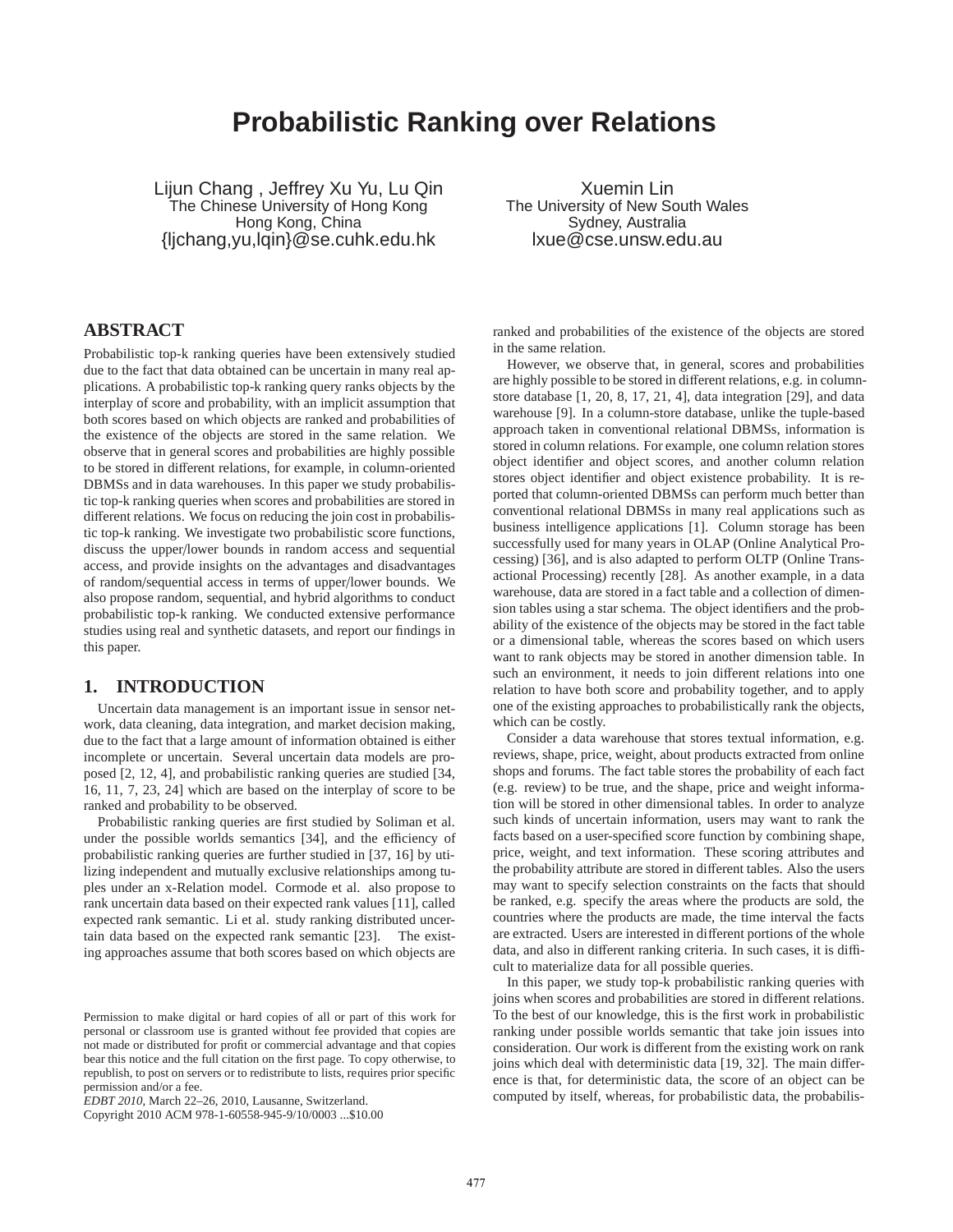tic score of an object cannot be computed by itself, and needs to be computed based on scores and probabilities of other objects.

The main contributions of this work are summarized below. We study top-k probabilistic ranking queries when scores and probabilities are stored in different relations. We investigate two probabilistic score functions, namely, expected rank value [11] and probability of highest ranking [7]. We give upper/lower bounds of such probabilistic score functions in random access and sequential access, and discuss the advantages/disadvantages of random and sequential accesses. We propose new I/O efficient algorithms to find top-k objects with probabilistic ranking functions, using random access, sequential access, and the combination of random and sequential access by taking the advantages from both random/sequential access. We conduct extensive performance studies, and confirm the effectiveness of our approaches.

The remainder of the paper is organized as follows. In Section 2, we review the x-Relation model of uncertain data and probabilistic ranking queries over x-Relation. Section 3 gives out our problem statement. In Section 4, we discuss bounding schema for two top-k probabilistic ranking queries. In Section 5, we propose algorithms to find the top-k answers with respect to the probabilistic ranking function, with random and/or sequential accesses. Experimental studies are reported in Section 6 followed by discussions on related work in Section 7. Finally, Section 8 concludes the paper.

# **2. PROBABILISTIC RANKING QUERIES**

We adopt the x-Relation model [2] to model the uncertain data. An x-Relation X contains a set of independent x-tuples, i.e.  $X =$  ${\tau_1, \tau_2, \cdots}$ . By independent, it means that the existence of an xtuple is independent from the other x-tuples. An x-tuple,  $\tau_j$ , consists of a set of mutually exclusive tuples (also called alternatives in [16]), and represents a discrete probability distribution of the possible tuples (alternatives) it may take in a randomly instantiated data. In brief, an alternative of an x-tuple, denoted as *o<sup>i</sup>* , has a score, denoted as  $score(o_i)$ , and a probability, denoted as  $p(o_i)$ . The probability represents the tuple existence probability over possible instances. By mutually exclusive, it implies that an x-tuple can take at most one alternative in a possible instance.

The x-Relation,  $X$ , represents a probability distribution over a set of possible instances  $\{I_1, I_2, \cdots\}$ . A possible instance,  $I_i$ , maintains zero or one alternative for every x-tuple. The probability of an instance,  $I_i$ , is the probability that the x-tuples take none/one alternative in that instance,

$$
\Pr(I_i) = \prod_{o \in I_i} p(o) \times \prod_{\tau \notin I_i} (1 - \Pr(\tau)) \tag{1}
$$

where  $\tau \notin I_i$  means x-tuple  $\tau$  takes no alternative in  $I_i$  and  $Pr(\tau) =$  $\sum_{\varrho \in \tau} p(\varrho)$ . The set of possible instances with positive probability is called possible worlds of the x-Relation  $X$ , denoted as  $pwd(X)$ .

Below, we discuss ranking based on tuples instead of x-tuples because an x-tuple can take at most one alternative tuple. Assume there is an x-tuple,  $\tau$ , that has three alternative tuples  $\tau$  =  ${o_1, o_3, o_4}$ . Let  $p(o_1) = 0.3$ ,  $p(o_3) = 0.4$ , and  $p(o_4) = 0.1$ . It suggests that the x-tuple  $\tau$  may take either  $o_1$  with probability 0.3, or *o*<sup>3</sup> with probability 0.4, or *o*<sup>4</sup> with probability 0.1, or none with probability  $1 - 0.3 - 0.4 - 0.1 = 0.2$ .

**Definition 2.1:** (**Rank in a possible instance** *I* [11]) In a possible instance *I*, the rank of a tuple  $o_i \in I$ ,  $rank_I(o_i)$ , is the number of tuples whose score is larger than *o<sup>i</sup>* .

$$
rank_I(o_i) = \begin{cases} |\{o_j \in I \mid score(o_j) > score(o_i)\}|, & \text{if } o_i \in I; \\ |I|, & \text{otherwise.} \end{cases}
$$

| OID               | score | prob              |
|-------------------|-------|-------------------|
| O <sub>1</sub>    | 100   | 0.3               |
| 02                | 95    | $0.\overline{15}$ |
| 03                | 90    | 0.4               |
| $O_4$             | 85    | 0.1               |
| 05                | 80    | 0.45              |
| 06                | 75    | $0.\overline{2}$  |
| $O_{\mathcal{D}}$ | 70    | 0.2               |

**Table 1: An Example Relation (***S P***)**

| rank | tuple          | $R_F$  | rank | tuple          | $P_{HR}$  |
|------|----------------|--------|------|----------------|-----------|
|      | $O_3$          | 1.02   |      | O <sub>1</sub> | 0.3       |
|      | O <sub>1</sub> | 1.05   |      | $O_3$          | 0.238     |
| 3    | O <sub>5</sub> | 1.17   |      | O <sub>5</sub> | 0.144585  |
|      | O <sub>2</sub> | 1.4475 |      | O <sub>2</sub> | 0.105     |
|      | O <sub>6</sub> | 1.56   |      | $O_4$          | 0.0375    |
|      | O <sub>7</sub> | L.6    |      | O <sub>6</sub> | 0.035343  |
|      | O <sub>4</sub> | 1.615  |      | O <sub>7</sub> | 0.0282744 |
|      | .              |        |      | .              |           |

(a) Rank with  $R_E$ 

(b) Rank with  $P_{HR}$ 

**Table 2: Two Rankings**

Note that the top tuple has rank 0.

**Definition 2.2:** (**Expected rank value** [11]) The expected rank value of a tuple  $o_i$  is defined as follows.

$$
R_E(o_i) = \sum_{I \in pwd(X)} Pr(I) \cdot rank_I(o_i)
$$

It considers the rank of a tuple as a random variable, and ranks a tuple based on the expected value of the random variable.

**Definition 2.3:** (**Probability of highest ranking** [7]) The probability for a tuple  $o_i$  to be ranked at the first place is defined as follows.

$$
P_{HR}(o_i) = \sum_{\substack{I \in pwd(X) \\ o_i \in I \\ rank_I(o_i) = 0}} Pr(I)
$$

It ranks tuple,  $o_i$ , based on the summation of the probability of the possible instances where  $o_i$  appears and is ranked at the first place  $(\text{rank } 0).$ 

As can be seen from the above, for ranking tuples  $o_i$ , the score  $(score(o_i))$  and probability  $(p(o_i))$  play different roles in the probabilistic ranking. The  $score(o_i)$  is used to define the relative rank of tuples in a possible instance, whereas  $p(o_i)$  is used to measure the probability in all possible instances. In the following, we discuss probabilistic ranking based on a probabilistic score function that combines both  $score(o_i)$  and  $p(o_i)$ , denoted as  $pscore(o_i)$ . Both  $R_E$ and *PHR* are such probabilistic score functions.

Based on the probabilistic score function *RE*, a Top-k Expected Rank Value (Top-kERV) query returns top-k tuples with lowest *R<sup>E</sup>* values. Based on the probabilistic score function  $P_{HR}$ , a Top-k Probable Highest Ranking (Top-kPHR) query returns top-k tuples with highest  $P_{HR}$  values.

Table 1 shows a relation with 7 tuples  $\{o_1, o_2, \dots, o_7\}$ . A tuple  $o_i$  is associated with a score (*score*( $o_i$ )) and a probability ( $p(o_i)$ ). For example, tuple  $o_3$  has a score value,  $score(o_3) = 90$ , and a probability  $p(o_3) = 0.4$ . Assume an x-Relation X has 7 x-tuples  ${\tau_1, \tau_2, \cdots, \tau_7}$ , and each x-tuple  $\tau_i$  has only one alternative tuple  $o_i$ in Table 1. The ranking based on  $R_E$  and  $P_{HR}$  are shown in Table 2.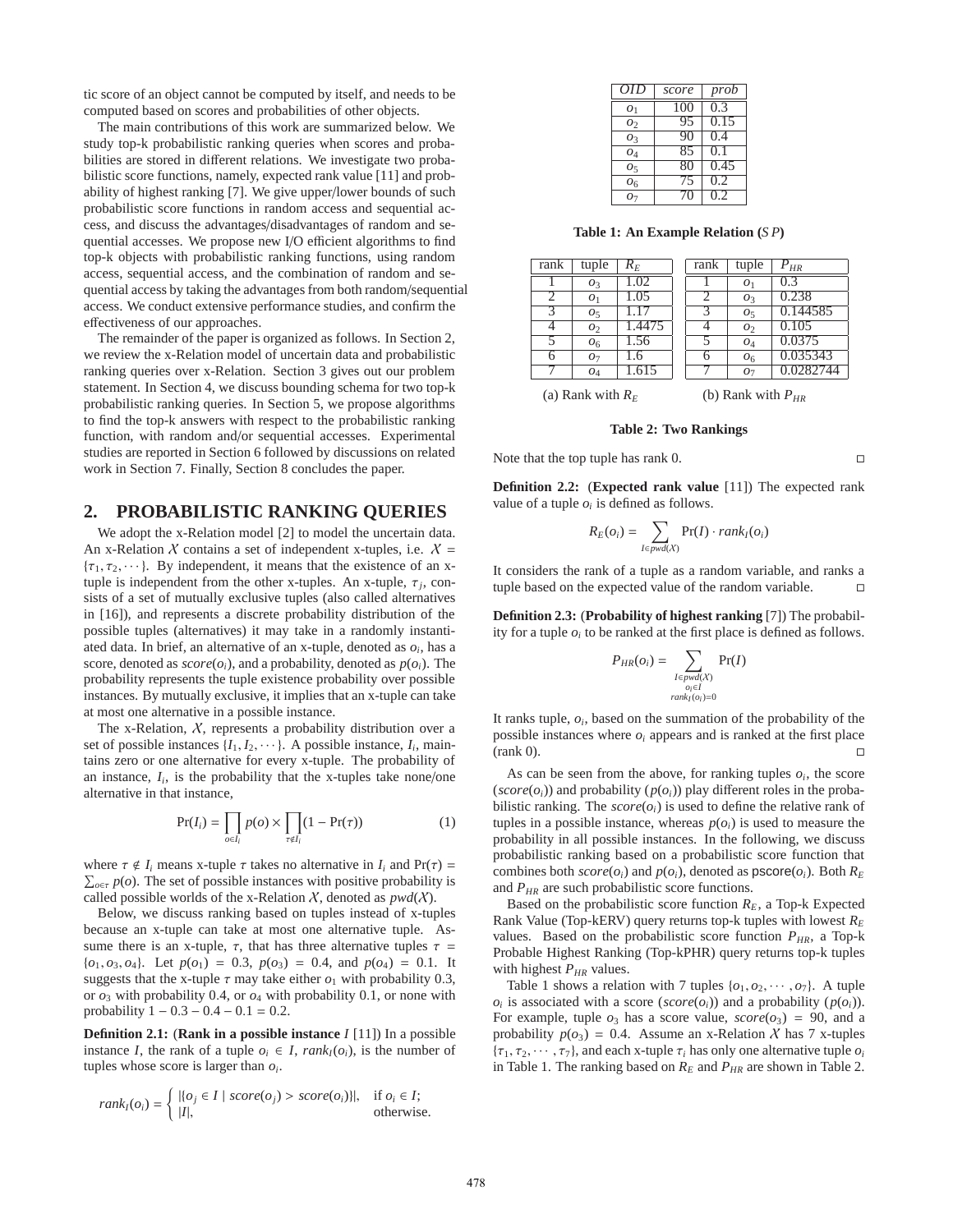

**Table 3: Two Relations (***S* **and** *P***)**

# **3. PROBLEM STATEMENT**

All the existing work assume that there is an x-Relation  $\chi$  which contains both score and probability. However, in real applications, the scores and the probabilities may be stored in different relations. As an example, the same information stored in relation *S P* (Table 1) may be stored in two separated relations, *S* and *P*, as shown in Table 3 where  $SP = S \Join P$ .

A naive approach to compute a probabilistic ranking query, when score and probability are not stored in the same relation, is to join the relations followed by applying an existing approach to compute the probabilistic ranking query in the relation. But this naive approach will incur both high computational cost and I/O cost, because it needs to join the whole relations.

**Problem Statement**: In this paper, we study how to compute a probabilistic ranking query (Top-kERV or Top-kPHR) by reducing the total I/O cost, when score and probability are not stored in the same relation. We aim at computing the top-k tuples by accessing tuples as least as possible.

In the following, we discuss our approaches using the two relations, *S* and *P*, as shown in Table 3. We consider two access methods, namely, random access and sequential access.

- For the random access, it assumes that the relation *S* is sorted in descending order based on the scores. It sequentially accesses the tuples in relation *S* one-by-one. When it accesses a tuple  $o_i$  in relation  $S$  in an iteration, it obtains the score value ( $score(o_i)$ ) from the same tuple in relation *S*, and obtains the probability of the tuple  $o_i$ ,  $p(o_i)$ , in relation *P* using a so *selection* with the same OID  $o_i$ , which results in a random access of relation *P*.
- For the sequential access, it assumes that both relation *S* and relation *P* are sorted in descending order based on the scores and probabilities, respectively. It sequentially accesses the tuples in relation *S* and relation *P* following the descending order of score and probability, respectively. In every iteration, it accesses an additional tuple from relation *S* and an additional tuple from relation *P*, respectively. For example, as shown in Table 3, in the first iteration, it accesses the tuple identified by  $o_1$  from *S* and the tuple identified by  $o_5$  from *P*; in the second iteration, it accesses the tuple identified by  $o_2$ from *S* and the tuple identified by  $o_3$  from *P*.

In summary, we consider that the relation *S* is accessed sequentially in descending score order, which is the access method used in all the existing algorithms when both scores and probabilities are stored in the same relation [34, 37, 16, 11]. The two access methods, namely random/sequential accesses, are about how to access relation *P*.

The key issue is how many tuples it needs to access in order to compute Top-kERV/Top-kPHR using random access and sequential access. We show that we do not need to compute the exact pscore values ( $R_E$  values and  $P_{HR}$  values) with the assistance of upper bounds and lower bounds for pscore values. We can compute Top-kERV/Top-kPHR by its relative orders.

# **4. BOUNDING RANKING FUNCTIONS**

A probabilistic ranking query ranks a tuple, *o<sup>i</sup>* , with a score function  $\text{pscore}(o_i)$ . It is worth noting that the probabilistic score function  $\text{pscore}(o_i)$  is completely different from those score functions that can be evaluated by the tuple in question and is independent from other tuples. In other words, the probabilistic score function  $\text{pscore}(o_i)$  needs to be evaluated depending on the  $\text{score}(o_i)$ and  $p(o_i)$  for the tuple  $o_i$  itself as well as  $score(o_j)$  and  $p(o_j)$  for the other tuples  $o_j$ . It becomes very important to identify characteristics of the probabilistic score function pscore, especially the monotonicity, upper bounds, and lower bounds.

In this section, first, for simplicity, we focus on independent case such that in an x-Relation  $X$ , every *x*-tuple has only one tuple (alternative). Then we will discuss mutually exclusive case. We assume that all the scores are of different values, it is straightforward to extend to tie scores. We use the notation in a way that the tuples,  $o_1, \dots, o_n$ , are in descending score order such that  $score(o_i) > score(o_j)$  if  $i < j$ .

# **4.1 Ranking Function**  $R_E$

Assume the tuples  $o_1, \dots, o_n$  are in descending score order, and they are totally independent. The expected size of possible instances is  $E[|I|] = \sum p(o_j)$  for all  $o_j$  in relation *P*, and the probabilistic score function  $R_E(o_i)$  can be simplified as follows.

$$
= \sum_{\substack{I \in pwd(X) \\ o_i \in I}} Pr(I) \cdot rank_I(o_i)
$$
  
\n
$$
= \sum_{o_i \in I} Pr(I) \cdot rank_I(o_i) + \sum_{o_i \notin I} Pr(I) \cdot |I|
$$
  
\n
$$
= p(o_i) \cdot \sum_{\substack{j=1 \\ j \neq i}}^{i-1} p(o_j) + (1 - p(o_i)) \cdot \sum_{\substack{j \neq i \\ j \neq i}} p(o_j)
$$
  
\n
$$
= p(o_i) \cdot \sum_{\substack{j=1 \\ j \neq i}}^{i-1} p(o_j) + (1 - p(o_i)) \cdot (E[|I|] - p(o_i))
$$
  
\n
$$
= E[|I|] - p(o_i) \cdot (E[|I|] - \sum_{j=1}^{i-1} p(o_j) - p(o_i) + 1)
$$

The details and correctness of Eq. (2) are given in [11]. Eq. (2) suggests that we cannot simply compute  $R_E(o_i)$  even if we have already known its  $score(o_i)$  and  $p(o_i)$ , because it requests us to know  $p(o_i)$  for those tuples that  $score(o_i) > score(o_i)$ . In order to find the top-k tuples without accessing all tuples, we need to bound the  $R<sub>E</sub>$  value for each seen or unseen tuple. Before discussing bounds, we first prove the monotonicity of  $R<sub>E</sub>$  below.

**Lemma 4.1:** *The R<sup>E</sup> function, on which the Top-kERV query is based, is a monotone function, i.e. for any two tuples o<sup>i</sup> and o<sup>j</sup> , if*  $score(o_i) \geq score(o_j)$  *and*  $p(o_i) \geq p(o_j)$ *, then*  $R_E(o_i) \leq R_E(o_j)$  *and*  $o_i$  *ranks higher than*  $o_j$ *. .*

**Proof Sketch:** We simplify  $p(o_l)$  as  $p_l$  in the following proof. Consider  $R_E(o_i) - R_E(o_i)$ . We have

$$
R_E(o_i) - R_E(o_j)
$$
\n
$$
= p_i \sum_{l=1}^{i-1} p_l + (1 - p_i)(E[|I|] - p_i) - p_j \sum_{l=1}^{j-1} p_l - (1 - p_j)(E[|I|] - p_j)
$$
\n
$$
= (p_i - p_j) \sum_{l=1}^{i-1} p_l - p_j \sum_{l=i}^{j-1} p_l - E[|I|](p_i - p_j) + (p_i - p_j)(p_i + p_j - 1)
$$
\n
$$
= (p_i - p_j)(\sum_{l=1}^{i} p_l - E[|I|] + p_j - 1) - p_j \sum_{l=i}^{j-1} p_l
$$
\n
$$
\leq 0
$$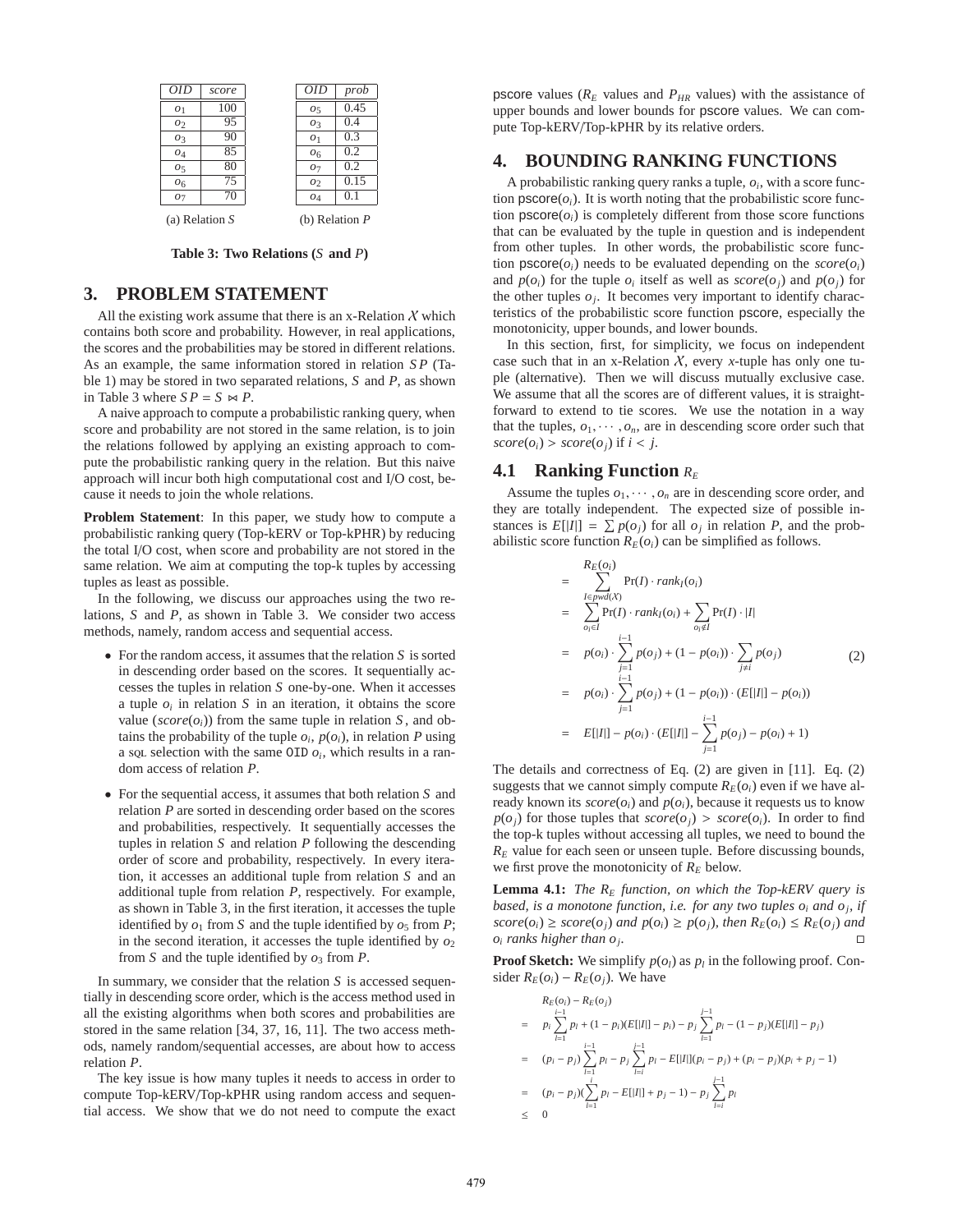| <b>Set</b>                                  | D.       |          | Type  | <b>Bounds for</b> $E[ I ] - R_E$                                                        | <b>Bounds for </b> $P_{HR}$                                                            |
|---------------------------------------------|----------|----------|-------|-----------------------------------------------------------------------------------------|----------------------------------------------------------------------------------------|
| $\overline{\mathcal{H}^+_{\rm s}}$          |          |          | lower | $p(o_i) \cdot (E[ I ] - \sum_{j \leq i} p(o_j) - \sum_{j \leq i} \bar{p} + 1)$          | $p(o_i) \cdot \prod_{j \leq i} (1 - p(o_j)) \cdot \prod_{j \leq i} (1 - \overline{p})$ |
|                                             |          |          |       | $o_i \in H_s^+$<br>$o_i \in \mathcal{H}_s^-$                                            | $o_i \in H^+$<br>$o_i \in \mathcal{H}_s^-$                                             |
| $\overline{\mathcal{H}^+_s}$                |          |          | upper | $p(o_i) \cdot (E[ I ] - \sum_{j \leq i} p(o_j) + 1)$                                    | $p(o_i) \cdot \prod_{j \leq i} (1 - p(o_j))$                                           |
|                                             |          |          |       | $o_i \in H_s^+$                                                                         | $o_i \in H_s^+$                                                                        |
| $\overline{\mathcal{H}_{\text{\tiny S}}^-}$ |          | $\times$ | upper | $\overline{p} \cdot (E[ I ] - \sum_{j \leq i} p(o_j) + 1)$                              | $\bar{p} \cdot [1]_{j \leq i} (1 - p(o_i))$                                            |
|                                             |          |          |       | $o_i \in \mathcal{H}_s^+$                                                               | $o_i \in \mathcal{H}_s^+$                                                              |
| $H_{\neg s}$                                | $\times$ |          | upper | $\overline{p(o_i)} \cdot (E[ I ] - \sum_{o_j \in \mathcal{H}_s^+} p(o_j) - p(o_i) + 1)$ | $p(o_i) \cdot \prod_{o_i \in \mathcal{H}_s^+} (1 - p(o_j))$                            |
| U                                           | $\times$ | $\times$ | upper | $\overline{\overline{p} \cdot (E[ I ] - \sum_{o_j \in \mathcal{H}^+_s} p(o_j) + 1)}$    | $\bar{p} \cdot \prod_{o_i \in \mathcal{H}_c^+} (1 - p(o_j))$                           |

**Table 4:**  $E[|I|] - R_E$  and  $P_{HR}$  bounds for tuple  $o_i$  (independent)

where the last inequality holds because  $\sum_{l=1}^{i} p_l + p_j \leq E[|I|]$  and  $p_i \geq p_j$ . Therefore,  $R_E(o_i) \leq R_E(o_j)$  and  $o_i$  ranks higher than  $o_j$ .  $\Box$ 

We can bound  $R_E(o_i)$ , under the random access and sequential access of relation *P* respectively, where relation *S* is accessed sequentially in descending score order. We denote the upper and lower bounds as  $R_E^{\mu p}$  and  $R_E^{\mu w}$ . It is reasonable to assume that  $E[|I|]$ is available in advance, because  $E[|I|] = \sum p(o_j)$  for all  $o_j$  in relation *P*.

**Random access on relation**  $P$ : For a tuple  $o_i$ , we obtain its score  $score(o_i)$  when accessing relation *S* in descending score order and obtain its probability  $p(o_i)$  using a sql selection to access relation *P* randomly at the same time. Because relation *S* is sorted in descending score order, we know the probability  $p(o_i)$  for all tuples whose scores are larger than that of the tuple  $o_i$  in question  $(*score*(*o*<sub>*i*</sub>) > *score*(*o*<sub>*i*</sub>)).$ 

For each seen tuple  $o_j$ , we can compute its exact  $R_E(o_j)$  value by Eq. (2). Assume that  $o_i$  is the last seen tuple after retrieving the tuples  $o_1, \dots, o_{i-1}$ . For the unseen tuples *o*, we can lower bound  $R_E$ ( $o$ ) by the following equation.

$$
R_E(o) = p(o) \cdot \sum_{score(o_j) > score(o)} p(o_j) + (1 - p(o)) \cdot \sum_{o_j \neq o} p(o_j)
$$
\n
$$
\geq p(o) \cdot \sum_{j=1}^{i} p(o_j) + (1 - p(o)) \cdot \sum_{j=1}^{i} p(o_j)
$$
\n
$$
= \sum_{j=1}^{i} p(o_j) \tag{3}
$$

Intuitively, it is lower bounded by the expected size of the possible worlds generated by the tuples  $\{o_1, \dots, o_i\}$ . Note that for the TopkERV query the smaller  $R_E$  value the better.

**Example 4.1:** Consider relation *S* and relation *P* in Table 3. Assume the first three tuples in relation *S* have been retrieved. We get all the scores for  $o_1$ ,  $o_2$ , and  $o_3$ , and also get the probability for the three type by random accesses on relation *P*. The set of seen tuples is  $\{o_1(100, 0.3), o_2(95, 0.15), o_3(90, 0.4)\}$ , where each entry represents  $o_i(\text{score}(o_i), p(o_i))$ .  $E[|I|] = 1.8$ . Based on Eq. (2), we have  $R_E(o_1) = 1.05$ ,  $R_E(o_2) = 1.4475$ , and  $R_E(o_3) = 1.02$ . The lower bound for any unseen tuple *o* is  $R_E^{low}(o) = 0.3 + 0.15 + 0.4 = 0.85$ .  $\Box$ 

It is difficult to bound  $R_E$ (*o*) tight, if we do not know all the tuples  $o_j$  whose scores are larger (*score*( $o_j$ ) > *score*( $o$ )). In other words, all the unseen tuples may have larger scores or none of them have larger score.

**Sequential access on relation** *P*: In this scenario, each time we retrieve one entry from *S* and *P* in descending score and probability order respectively. For each seen tuple, we may know its score and/or probability. In other words, we may not know both score and probability for every seen tuple. However, in the sequential access, unlike the random access, we have one additional piece of information, the upper bound of all the unknown probabilities, denoted as  $\bar{p}$ . It is the last retrieved probability from relation  $\bar{P}$ .

Let  $\mathcal{H}_s$  denote the set of seen tuples that we know their scores, and let  $\mathcal{H}_{\neg s}$  denote the set of seen tuples that we know their probabilities but do not know their scores. In other words, we know *score*( $o_i$ ) for those tuples  $o_i \in H_s$  and  $p(o_i)$  only for those tuples  $o_i \in H_{\neg s}$ . Furthermore, the tuples  $o_i$  that we know both *score*( $o_i$ ) and  $p(o_i)$  are also kept in  $H_s$ . In particular, we have  $H_s = H_s^+ \cup H_s^-$ , where  $H_s^+$  contains the tuples that we know both score and probability, and  $H_s^-$  contains the tuples we only know their score. In summary, we need to bound  $R_E$  for the tuples in  $\mathcal{H}_s^+$ ,  $H_s^-$ ,  $H_{\neg s}$ , and those tuples we have not seen. For the tuples in  $H_s^+$ , we need to get both the lower bound and the upper bound, to find the top-k tuples earlier. For the other tuples, we only need to get its lower bound, because its upper bound can be very loose, and we can not determine any of the other tuples to be in top-k results at this step. If the upper bound  $R_E$  of any tuples in  $H_s^+$  is no larger than the lower bound of all the other tuples, then this tuple can be determined in the top-k results. In order to bound  $R_E$ , we need the following information.

For the tuples in  $H_s^+$  with known score and probability, we need both lower bound and upper bound of  $R<sub>E</sub>$ . Consider Eq. (2). When  $p(o_i)$  is known, the formula can be simplified to the form of  $R_E(o_i)$  $= c \cdot \sum_{j=1}^{i-1} p(o_j) + c'$ , where  $c > 0$  and  $c'$  are constants. The lower bound and upper bound are obtained by replacing those unknown  $p(o_i)$ 's with 0 and  $\bar{p}$  respectively.

For those tuples in  $\mathcal{H}_s^-$  with known score only, we need to compute its lower bound. It is lower bounded by  $E[|I|] - \bar{p} \cdot (E[|I|])$  –  $\sum_{j \le i, o_j \in \mathcal{H}_s^+} p(o_j) + 1$ .

For those tuples  $o_i \in \mathcal{H}_{\neg s}$ , we need its lower bound, which can be obtained in a similar way as discussed above. It is lower bounded  $\frac{1}{2}$  by  $E[|I|] - p(o_i) \cdot (E[|I|] - \sum_{o_j \in H_s^+} p(o_j) - p(o_i) + 1)$ . Similarly, we can lower bound  $R_E(o_i)$  for the unseen tuples by  $E[|I|] - \bar{p} \cdot (E[|I|] \sum_{o_j \in \mathcal{H}_s^+} p(o_j) + 1$ .

In a summary, the bounds for tuples in different sets are listed in Table 4. Where the Set column is the name of the set that the tuple belongs to, and *U* denotes the set of unseen tuples. The S and P columns means whether we know the score and probability for the tuple respectively. We show bounds for  $E[|I|]$  −  $R_E(o_i)$  in Table 4. All the lower bounds for  $E[|I|] - R_E(o_i)$  become upper bounds for  $R_E(o_i)$ , and upper bounds for  $E[|I|] - R_E(o_i)$  become lower bounds for  $R_E(o_i)$ .

**Example 4.2:** Assume that we have retrieved 3 tuples from both relation *S* and relation *P* in Table 3, respectively. Then,  $H_s$  =  $\{o_1(100, 0.3), o_2(95, -), o_3(90, 0.4)\}\$ and  $\mathcal{H}_{\neg s} = \{o_5(-, 0.45)\}\$ .  $\mathcal{H}_s$ can be further partitioned into  $H_s^+ = \{o_1(100, 0.3), o_3(90, 0.4)\}\$ and  $H_s^- = \{o_2(95, -)\}\$ . "-" means the value of that field is unknown. Here,  $\bar{p} = p(o_1) = 0.3$ , which is the last probability we have seen.  $E[|I|] = 1.8$ . For tuple  $o_1$ , no tuple has a larger score.  $p(o_1) = 0.3$ , and then  $R_E(o_1) = 1.8 - 0.3 \times (1.8 - 0.3 + 1) = 1.05$ . For tuple  $o_2$ , tuple  $o_1$  is the only tuple with a larger score, and we do not know the probability of  $o_2$ . We compute its lower bound, which is  $R_E^{low}(o_2) = 1.8 - 0.3 \times (1.8 - 0.3 + 1) = 1.05$ . For tuple  $o_3$ , tuple  $o_1$  and  $o_2$  are the tuples with a larger score, and  $p(o_3) = 0.4$ .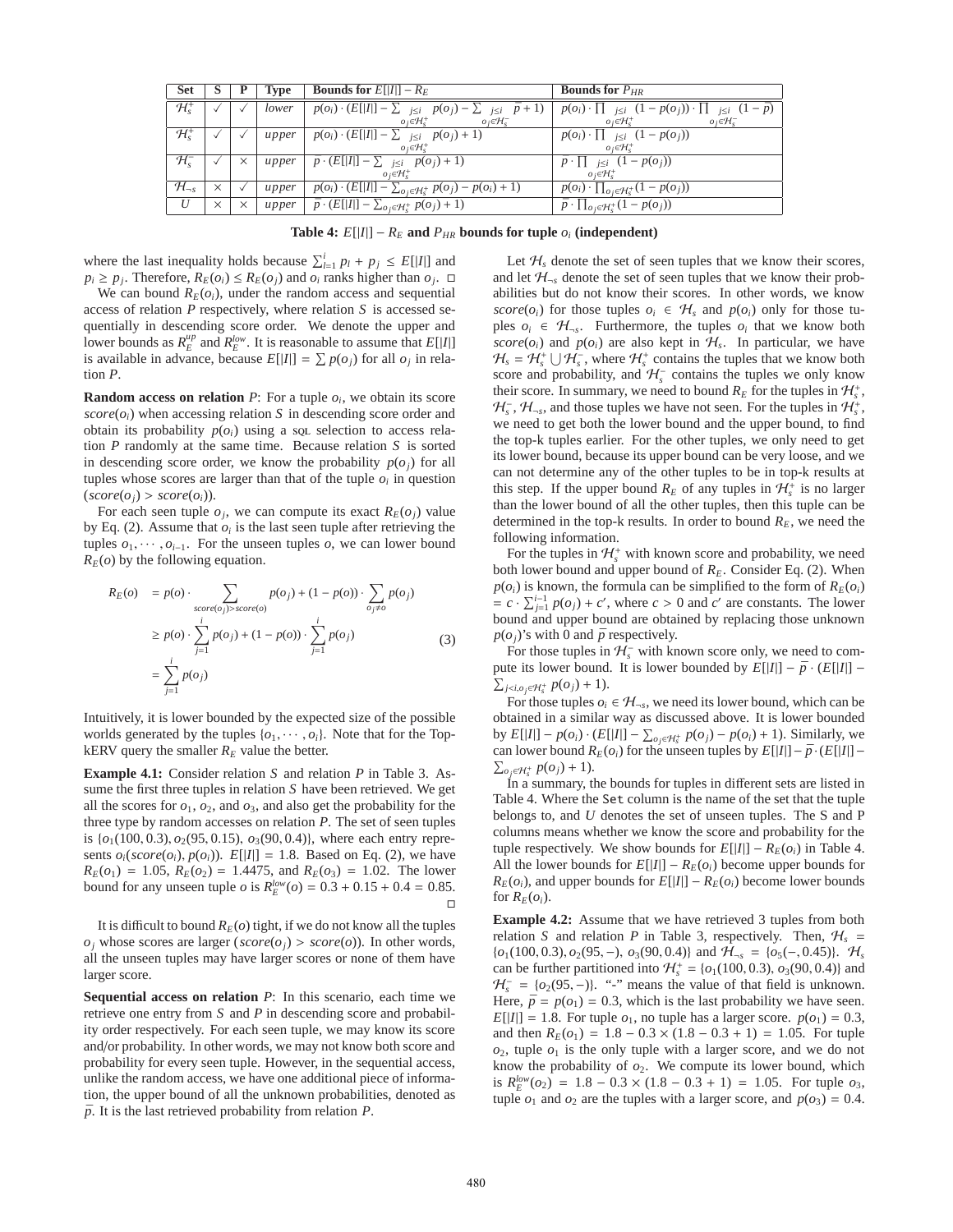| Tuple          | Randomly Access P                                |                            |                               | Sequentially Access P        |
|----------------|--------------------------------------------------|----------------------------|-------------------------------|------------------------------|
|                | $\overline{R_{\scriptscriptstyle C}^{low}(o_i)}$ | $\overline{R}^{up}_r(o_i)$ | $\overline{R^{low}_{-}(o_i)}$ | $\overline{R}_{E}^{up}(o_i)$ |
| O <sub>1</sub> | 1.05                                             | 1.05                       | 1.05                          | 1.05                         |
| O <sub>2</sub> | 1.4475                                           | 1.4475                     | 1.05                          |                              |
| O <sub>3</sub> | 1.02                                             | .02                        | 0.96                          | 1.08                         |
| O <sub>5</sub> |                                                  |                            | 1.0575                        |                              |
| unseen         | 0.85                                             |                            |                               |                              |

**Table 5: Bounds of**  $R_E(o_i)$  in ran/**seq access** 

 $R_E(o_3) = 1.8 - 0.4 \times (1.8 - 0.3 - p(o_2) - 0.4 + 1) = 0.96 + 0.4 \times p(o_2),$ then  $R_E^{up}$  ( $o_3$ ) = 0.96+0.4×0.3 = 1.08 and  $R_E^{low}$  ( $o_3$ ) = 0.96. For tuple *o*5, we do not know its exact score, and only know that the tuples in  $H_s$  are with a larger score. Hence,  $R_E^{low}(o_5) = E[|I|] - p(o_5) \times (E[|I|]$ *p*(*o*1)− *p*(*o*2)− *p*(*o*3)− *p*(*o*5)+1) ≥ 1.8−0.45×(1.8−0.3−0−0.4−  $0.45 + 1$ ) = 1.0575, with a lower bound 1.0575. For all the unseen tuples *o<sub>i</sub>*,  $R_E^{low}(o_i) = E[|I|] - \bar{p} \times (E[|I|] - p(o_1) - p(o_2) - p(o_3) + 1)$  ≥ 1.17, with a lower bound 1.17.

Table 5 summarizes the bounds for seen and unseen tuples, after three iterations of random/sequential accesses on relation *P* respectively. The  $R_E(o_i)$  for  $o_1, o_2$ , and  $o_3$ , are exact values in random access, which is tighter compared to the bounds in sequential access. But the lower bound for unseen tuples in random access is looser, i.e.  $R_E^{low}(o) = 0.85$ , whereas  $R_E^{low}(o) = 1.17$  in sequential access, which is tighter.

Fig. 1 shows the [lower bound, upper bound] interval for tuple  $o_3$ and  $o_5$  in every iteration from 1 to 7. As we get more information, the lower bound goes non-decrease, and the upper bound goes nonincrease, eventually we get the exact  $R_E$  values.





**Lemma 4.2:** *Our bounding scheme is correct.*

The bounding scheme is correct based on Lemma 4.1.

### **4.2 Ranking Function** *PHR*

If the tuples  $o_1, \dots, o_n$  are in descending score order and are totally independent, the  $P_{HR}(o_i)$  function can be simplified as below.

$$
P_{HR}(o_i) = p(o_i) \times \prod_{j=1}^{i-1} (1 - p(o_j))
$$
 (4)

It is the product of the nonexistence probability of tuples  $o_j$  that have a larger score than the score of *o<sup>i</sup>* and the probability of tuple *o<sup>i</sup>* itself. We prove that  $P_{HR}$  is a monotone function in the following.

**Lemma 4.3:** *The PHR function, on which the Top-kPHR query is based, is a monotone function. For any two tuples, o<sup>i</sup> and o<sup>j</sup> , if*  $score(o_i) \geq score(o_j)$  *and*  $p(o_i) \geq p(o_j)$ *, then*  $P_{HR}(o_i) \geq P_{HR}(o_j)$ *.*  $\Box$ 

| Tuple          | Randomly Access P    |                         | Sequentially Access P |                     |  |
|----------------|----------------------|-------------------------|-----------------------|---------------------|--|
|                |                      |                         |                       |                     |  |
|                | $r_{HD}^{\nu} (o_i)$ | $P_{\mu\nu}^{low}(o_i)$ | $r_{\mu}^r(o_i)$      | $P_{HD}^{low}(o_i)$ |  |
| O <sub>1</sub> | 0.3                  | 0 <sup>3</sup>          | 0.3                   | 03                  |  |
| 02             | 0.105                | 0.105                   | 0.21                  |                     |  |
| O <sub>3</sub> | 0.238                | 0.238                   | 0.28                  | 0.196               |  |
| O <sub>5</sub> |                      |                         | 0.189                 |                     |  |
| unseen         | 0.357                |                         | 0.126                 |                     |  |

**Table 6: Bounds of** *PHR*(*oi*) **in ran**/**seq access**

**Proof Sketch:** As all the tuples are totally independent, the following equation holds.

$$
\frac{P_{HR}(o_j)}{P_{HR}(o_i)} = \frac{p(o_j)}{p(o_i)} \times \prod_{l=i}^{j-1} (1 - p(o_l))
$$
\n(5)

Here, the first part  $p(o_i)/p(o_i) \leq 1$  because  $p(o_i) \geq p(o_i)$ , and the second part is no larger than one too. Therefore the probabilistic score function  $P_{HR}$  is monotone,  $P_{HR}(o_i) \geq P_{HR}(o_j)$ , if  $score(o_i) \geq$ *score*( $o_j$ ) and  $p(o_i) \geq p(o_j)$ .

Let the upper and lower bounds of  $P_{HR}(o_i)$  be  $P_{HR}^{up}(o_i)$  and  $P_{HR}^{low}(o_i)$ , respectively. We consider random and sequential accesses on relation *P* respectively.

**Random access on relation** *P*: In this scenario, we get the probability for each seen tuple by a random access on relation *P*. For any seen tuple we know its exact  $P_{HR}$  value. For all the unseen tuples we can upper bound it by  $\prod_{j=1}^{i} (1 - p(o_j))$ , where  $o_i$  is the last accessed tuple from relation *S* . Note that this upper bound is tight, because an unseen tuple  $o_{i+1}$  may have probability 1.

**Example 4.3:** Consider relation *S* and relation *P* in Table 3. Assume the first three tuples in relation *S* have been retrieved. The set of seen tuples is {*o*1(100, 0.3), *o*2(95, 0.15), *o*3(90, 0.4)}. Based on Eq. (4), we have  $P_{HR}(o_1) = 0.3$ ,  $P_{HR}(o_2) = 0.105$ , and  $P_{HR}(o_3) =$ 0.238. The upper bound for any unseen tuple, *o*, is  $P_{HR}^{up}(o) =$  $(1-0.3) \cdot (1-0.15) \cdot (1-0.4) = 0.357$ . This upper bound is achieved by giving the unseen tuple with highest score a probability 1. That is,  $o_4$  is estimated to have a probability 1.

**Sequential access on relation** *P*: In this scenario, in every iteration, we retrieve a tuple from relation *S* and a tuple from relation *P* in descending score/probability order respectively. We know the score and/or probability for the retrieved tuples from both relations. Let  $\bar{p}$  denote the last retrieved probability from  $P$ .

For a tuple  $o_i \in H_s$ , all the tuples  $o_j$  such that  $score(o_j)$ *score*( $o_i$ ) are in  $H_s$  already. We compute  $P_{HR}(o_i)$  using Eq. (4). However, because the probability for some tuples may be unknown, we need to upper bound and lower bound  $P_{HR}(o_i)$ . If  $p(o_i)$  is unknown, then we upper bound it by  $\bar{p}$ , and lower bound it by 0. For each tuple  $o_j$  involved in Eq. (4) to compute  $P_{HR}(o_i)$ , the upper/lower bounds of  $(1 - p(o_j))$  are 1 and  $(1 - \bar{p})$  respectively.

For a tuple  $o_i \in H_{\neg s}$ , we upper/lower bound  $P_{HR}(o_i)$  value. Note that its lower bound is 0. All the tuples in  $H<sub>s</sub>$  have a score larger than  $score(o_i)$ . We upper bound  $P_{HR}(o_i)$  by multiplying  $p(o_i)$  and  $(1 - p(o_i))$  for all the tuples in  $H_s$  as discussed above. Note that there may exist some tuple  $o_j$  that has a larger score than  $o_i$  but has not been retrieved from relation *S* yet. Similarly, we upper bound *P<sub>HR</sub>*(*o*) for the unseen tuples by multiplying  $\bar{p}$  and  $(1 - p(o_j))$  for all the tuples in  $H<sub>s</sub>$  as discussed above.

In a summary, the bounds of *PHR* for tuples in different sets are listed in Table 4.

**Example 4.4:** Assume that we have retrieved 3 tuples from both relation *S* and relation *P* in Table 3, respectively. Then,  $H_s$  = {*o*1(100, 0.3), *o*2(95, −), *o*3(90, 0.4)} and H<sup>¬</sup>*<sup>s</sup>* = {*o*5(−, 0.45)}. H*<sup>s</sup>*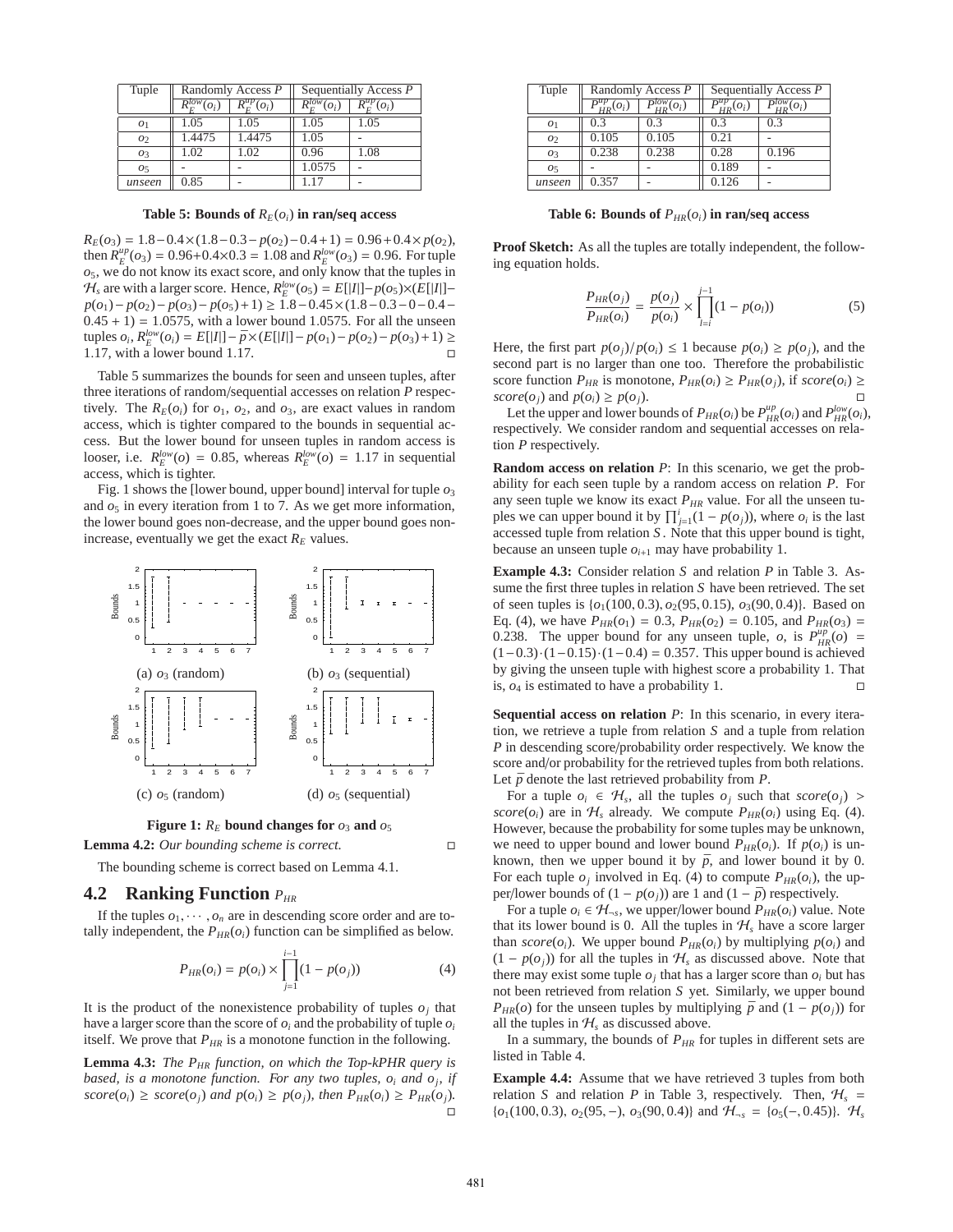can be further partitioned into  $H_s^+ = \{o_1(100, 0.3), o_3(90, 0.4)\}\$ and  $H_s^- = \{o_2(95, -)\}\.$  Here,  $\bar{p} = 0.3$ , which is the last probability we have seen. In the following, we compute upper bounds and lower bounds for all the partial/full seen tuples. For tuple  $o<sub>1</sub>$ , no tuple has a larger score.  $p(o_1) = 0.3$ , then  $P_{HR}(o_1) = p(o_1) = 0.3$ . For tuple  $o_2$ , tuple  $o_1$  is the only tuple with a larger score, but we do not know the probability of  $o_2$ .  $P_{HR}(o_2) = p(o_2) \times (1 - p(o_1))$ , then  $P_{HR}^{\mu p}(o_2) = \bar{p} \times (1 - p(o_1)) = 0.21$  and  $P_{HR}^{\mu w}(o_2) = 0$ . For tuple  $o_3$ , tuple  $o_1$  and  $o_2$  are the tuples with larger scores, and  $p(o_3) = 0.4$ .  $P_{HR}(o_3) = p(o_3) \times (1 - p(o_1)) \times (1 - p(o_2)) = 0.4 \times (1 - 0.3) \times (1$  $p(o_2)$ ) = 0.28 × (1 –  $p(o_2)$ ), then  $P_{HR}^{up}(o_3)$  = 0.28 and  $P_{HR}^{low}(o_3)$  =  $0.28 \times (1 - \bar{p}) = 0.196$ . For tuple  $o_5$ , we do not know its exact score, but we know that the tuples in  $H_s$  are with a larger score. So  $P_{HR}^{up}(o_5) = p(o_5) \times (1 - p(o_1)) \times (1 - p(o_2)) \times (1 - p(o_3)) \le$  $0.45 \times (1 - 0.3) \times (1 - 0) \times (1 - 0.4) = 0.189$ , with an upper bound 0.189. For all the unseen tuples  $o_i$ ,  $P_{HR}^{up}(o_i) = \bar{p} \times (1 - \rho(o_1)) \times (1 - \rho(o_1))$  $p(o_2)$ ) × (1 –  $p(o_3)$ ) ≤ 0.126, with an upper bound 0.126.

Table 6 summarizes the bounds for seen and unseen tuples, after three iterations of random/sequential accesses on relation *P* respectively. The  $P_{HR}(o_i)$  for  $o_1$ ,  $o_2$ , and  $o_3$ , are exact values in random access, which is tighter compared to the bounds in sequential access. But the upper bound for unseen tuples is a little looser i.e.  $P_{HR}^{\mu p}(o) = 0.357$ , whereas  $P_{HR}^{\mu p}(o) = 0.126$  in sequential access, which is tighter.

**Lemma 4.4:** *Our bounding scheme is correct and tight among all possible bounding schema provided that relation P is sorted in descending probability order.*

**Proof Sketch:** The correctness of our bounding scheme directly follows from Lemma 4.3. For the tightness, we assume that a tuple may have zero probability. There does not exist any other bounding scheme (without random guess) that is more tight than ours. Based on Eq. (4), the lower bound is achieved, when all the tuples with a larger score has probability  $\bar{p}$ ; and the upper bound is achieved when all the tuples with larger score has probability 0. Note that the upper bound and lower bound are achievable individually.  $\square$ 

# **4.3 Ranking Function with Exclusive Relationship**

In the previous section, we discussed the bounds for  $R_E$  and  $P_{HR}$ respectively, assuming that all the tuples are independent. In this section, in a general, we discuss bounds for  $R_E$  and  $P_{HR}$  in an x-Relation with exclusive relationships.

Let  $o_i \diamond o_j$  denote that tuple  $o_i$  and  $o_j$  are mutually exclusive, i.e. they belong to the same x-tuple  $\tau$ ,  $o_i \in \tau$  and  $o_j \in \tau$ , and let  $o_i \bar{\diamond} o_j$ denote that tuple *o<sup>i</sup>* and *o<sup>j</sup>* are from different x-tuples (independent). Note that  $o_i$  and  $o_j$  are different tuples. Let  $\tau_{o_i}$  denote the x-tuple that  $o_i$  belongs to, i.e.,  $\tau_{o_i} = \{o_j \mid o_j \diamond o_i\} \cup \{o_i\}.$ 

#### *4.3.1 R<sup>E</sup> function*

Assume the tuples  $o_1, \dots, o_n$  are in descending score order, the  $R_E(o_i)$  with exclusive relationship is as follows.

$$
R_{E}(o_{i}) = p(o_{i}) \cdot \sum_{o_{j} \delta o_{i}, j < i} p(o_{j})
$$
  
\n
$$
+ (1 - p(o_{i})) \cdot (\frac{\sum_{o_{j} \delta o_{i}} p(o_{j})}{1 - p(o_{i})} + \sum_{o_{j} \delta o_{i}} p(o_{j}))
$$
  
\n
$$
= p(o_{i}) \cdot (\sum_{j < i} p(o_{j}) - \sum_{o_{j} \delta o_{i}, j < i} p(o_{j})) + \sum_{o_{j} \delta o_{i}} p(o_{j})
$$
  
\n
$$
+ (1 - p(o_{i})) \cdot (E[|I|] - p(o_{i}) - \sum_{o_{j} \delta o_{i}} p(o_{j})).
$$
  
\n
$$
= E[|I|] - p(o_{i}) \cdot (E[|I|] - \sum_{j < i} p(o_{j}) - p(o_{i}) + 1)
$$
  
\n
$$
+ p(o_{i}) \cdot \sum_{o_{j} \delta o_{i}, j > i} p(o_{j})
$$

where the first equation is from [11]. Compared with  $R_E$  in the independent case, there is one extra term  $p(o_i) \cdot \sum_{o_j \circ o_i, j \geq i} p(o_j)$ .

When randomly accessing relation *P*, the lower bound for the unseen tuples is  $R_E(o_i) \geq \sum_{j \leq i} p(o_j)$ , which is the same as Eq. (3). However, the  $R_E(o_i)$  for the seen tuples can not be bounded tightly. Even though we have retrieved all the tuples with higher score and their probabilities, we still do not know those tuples in the same x-tuple with  $o_i$ , i.e., the term  $\sum_{o_j \circ o_i, j > i} p(o_j)$  is unknown.

When sequentially accessing relation *P*, the bounding scheme is more complicated compared to that discussed in Section 4.1. In Section 4.1,  $p(o_i)$  for unknown probability is bounded by  $0 \leq$  $p(o_i) \leq \bar{p}$ . But, when mutually exclusive exists, it is upper bounded by

$$
\min\{\bar{p}, 1 - \sum_{o_j \diamond o_i, o_j \in \mathcal{H}_s^+ \cup \mathcal{H}_{\neg s}} p(o_j)\}\
$$

When  $\sum_{o_j \circ o_i, o_j \in H_s^+ \cup H_{\neg s}} p(o_j) > 1 - \bar{p}$ ,  $p(o_i)$  must be less than  $\bar{p}$ . In order to bound  $R_E(o_i)$  when mutually exclusive exists, we reorganize Eq. (6) in the granularity of x-tuples. It is possible to get better bounds, because  $\sum_{o_j \in \tau} p(o_j) \leq 1$ . Eq. (6) is reorganized as follows.

$$
R_E(o_i)
$$
  
=  $E[|I|] - p(o_i) \cdot (E[|I|] + 1 - \sum_{j < i} p(o_j) - p(o_i) - \sum_{o_j \circ o_i} p(o_j))$   
=  $E[|I|] - p(o_i) \cdot (E[|I|] + 1 - \sum_{\substack{\tau \in X \\ o_j \in \tau}} \sum_{o_j \in \tau} p(o_j) - \sum_{o_j \in \tau o_i} p(o_j))$  (7)

The x-tuples are independent, so are their bounds. For the term  $\sum_{o_j \in \tau, j < i} p(o_j)$ , the lower bound is obtained by replacing all the unknown  $p(o_j)$  with 0, i.e.,  $\sum_{o_j \in \tau, o_j \in \mathcal{H}_s^+, j < i} p(o_j)$ . There exist two possible upper bounds. One is to replace all of the unknown  $p(o_j)$  with  $\bar{p}$ , i.e.,  $\sum_{o_j \in \tau, o_j \in \mathcal{H}_s^+, j < i} p(o_j) + \bar{p} \cdot | \{o_j \in \tau \mid o_j \in \mathcal{H}_s^-, j < i \}$ , where | · | is the size of a set. The other is one minus the summation of the probabilities for tuples in  $\tau$  that has a larger score than  $score(o_i)$ , i.e.,  $1 - \sum_{o_j \in \tau, o_j \in \mathcal{H}_s^+} \&\&j>i|o_j \in \mathcal{H}_{\neg s}} p(o_j)$ . The upper bound is the minimum of the two. Similarly, for the term  $\sum_{o_j \in \tau_{o_i}} p(o_j)$ , its lower bound can be obtained by replacing all the unknown  $p(o_j)$  with 0, i.e.,  $\sum_{o_j \in \tau_{o_j}, o_j \in \mathcal{H}_s^+ \cup \mathcal{H}_{\neg s}} p(o_j)$ , the upper bound can be obtained by replacing all the unknown  $p(o_j)$  for tuples in  $\tau_{o_i}$  with  $\bar{p}$ , if we can get the size information about x-tuple  $\tau_{o_i}$ , otherwise, it can only be trivially upper bounded by 1. By combining the corresponding lower bounds and upper bounds for each term, we get the lower bound and upper bound for Eq. (7).

In a summary, the bounds of  $E[|I|] - R_E$  for tuples in different sets are shown in Table 7.

**Example 4.5:** Consider the two relations *S* and *P* in Table 3, assume there is a mutually exclusive relationship between tuple *o*<sub>1</sub> and *o*<sub>6</sub>, i.e.  $\tau_1 = \{o_1, o_6\}$ , and the other tuples are independent. The x-tuple information can be possibly maintained in relation *S* , in an additional column named XID. The tuples identified by unique OID share the same XID if they belong to the same x-tuple. In addition, we add an additional column called Xcnt which records the number of alternatives an x-tuple has. With this additional column Xcnt, we can achieve tighter bound. It is achieved by the following information. For example, when retrieving  $o_6$  from relation *S* by sequential access, we get the information that all the alternatives of x-tuple  $\tau_1$  have been retrieved, because  $\tau_1$  has only two alternatives and the other alternative  $o_1$  has been retrieved.  $E[|I|] = 1.8$ . After three sequential accesses on both *S* and *P*,  $H_s = \{o_1(100, 0.3), o_2(95, -), o_3(90, 0.4)\}, H_{-s}$  ${o_5(-, 0.45)}$ , and  $\bar{p} = 0.3$ . We also know that tuple  $o_2$  and  $o_3$  have no other alternatives from the same x-tuple, and there are more alternatives from the x-tuple that contains  $o_1$ . For tuple  $o_1$ ,  $R_E(o_1)$  =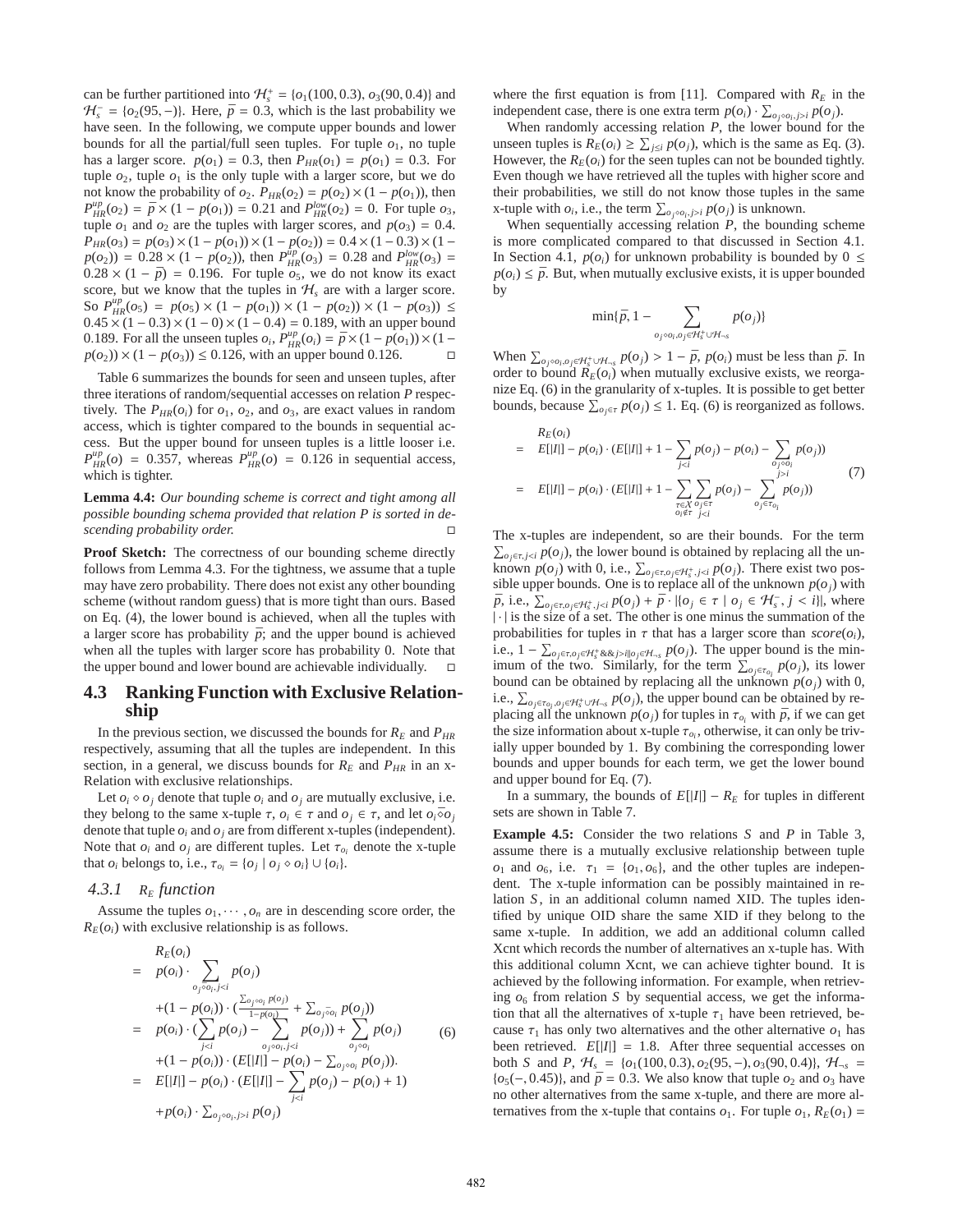| <b>Set</b>                | S        |              | Type  | <b>Bounds for</b> $E[ I ] - R_E$                                                                                                                                                                   |
|---------------------------|----------|--------------|-------|----------------------------------------------------------------------------------------------------------------------------------------------------------------------------------------------------|
| $\mathcal{H}_{\cdot}^{+}$ |          |              | upper | $\overline{p(o_i)\cdot (E[ I ]+1-\sum_{\tau\in X,o_i\notin \tau}\sum_{o_j\in \tau,o_j\in \mathcal{H}_s^+, j$                                                                                       |
| $\mathcal{H}_{\cdot}^{+}$ |          |              | lower | $p(o_i) \cdot (E[ I ] + 1)$                                                                                                                                                                        |
|                           |          |              |       | $-\sum_{\tau\in\mathcal{X}}\min\{\sum_{o_j\in\tau}p(o_j)+\bar{p}\cdot \{o_j\in\tau\mid o_j\in\mathcal{H}_s^-, j$                                                                                   |
|                           |          |              |       | $o_i \notin \tau$<br>$o_i \in \mathcal{H}_s^+$ $o_i \in \mathcal{H}_{\neg s}$<br>$o_i \in \mathcal{H}_s^+$                                                                                         |
|                           |          |              |       |                                                                                                                                                                                                    |
|                           |          |              |       | $-\min\{\sum_{o_j\circ o_i,o_j\in\mathcal{H}_s^+\cup\mathcal{H}_{\neg s}} p(o_j)+p(o_i)+\bar{p}\cdot( \tau_{o_i} - \{o_j\diamond o_i\mid o_j\in\mathcal{H}_s^+\cup\mathcal{H}_{\neg s}\} -1),1\})$ |
| $\mathcal{H}_{s}^{-}$     |          | $\times$     | upper | $\min\{\bar{p}, 1-\sum o_j \circ o_i \mid p(o_j)\}\cdot (E[ I ]+1-\sum_{\tau\in\mathcal{X}}\sum o_j \in \tau \mid p(o_j)-\sum o_j \circ o_i \mid p(o_j))$                                          |
|                           |          |              |       | $o_i \notin \tau$<br>$o_i \in \mathcal{H}_s^+ \cup \mathcal{H}_{-s}$<br>$o_i \in H_s^+ \cup H_{\neg s}$<br>$o_i \in \mathcal{H}_s^+$                                                               |
|                           |          |              |       |                                                                                                                                                                                                    |
| $\mathcal{H}_{\neg s}$    | $\times$ | $\checkmark$ | upper | $\overline{p(o_i)\cdot (E[ I ]+1-\sum_{o_j\bar{o}o_i,o_j\in\mathcal{H}^+_s}p(o_j)-\sum_{o_j\in\tau_{o_i,o_j\in\mathcal{H}^+_s\cup\mathcal{H}_{\neg s}}p(o_j))}$                                    |
| U                         | $\times$ | $\times$     | upper | $\overline{\overline{p} \cdot (E[ I ] + 1 - \sum_{o_j \in \mathcal{H}_s^+} p(o_j))}$                                                                                                               |

**Table 7:**  $E[|I|] - R_E$  **bounds** for tuple  $o_i$  (independent/exclusive)

 $E[|I|] - p(o_1)(E[|I|] + 1 - \sum_{o_j \in \tau_{o_1}} p(o_j)) = 0.96 + 0.3 \sum_{o_j \in \tau_{o_1}} p(o_j),$ where  $\sum_{o_j \in \tau_{o_1}} p(o_j)$  is lower bounded by  $p(o_1) = 0.3$  and upper bounded by  $p(o_1) + \bar{p} = 0.6$ . Then  $R_E^{low}(o_1) = 1.05$  and  $R_E^{up}(o_1) =$ 0.96+0.3×0.6 = 1.14. For tuple  $o_2$ ,  $R_E^{\text{T}}(o_2) = E[|I|] - p(o_2)(E[|I|]$  $p(o_1) - p(o_2) + 1$ , and then  $R_E^{low}(o_2) = 1.8 - 0.3 \times (1.8 - 0.3 + 1) = 1.05$ . For tuple  $o_3$ ,  $R_E^{low}(o_3) = 0.96$  and  $R_E^{up}(o_3) = 1.08$ . For tuple  $o_5$ ,  $R_E^{low}(\sigma_5) = 1.0575$ . And  $R_E^{low}(\sigma) = 1.17$  for unseen tuples.

In this example, although we know both score and probability for  $o_1$  and  $o_1$  has the highest score, we can not get the exact  $R_E(o_1)$ , because there may exist some tuples with a smaller score and in the same x-tuple where  $o_1$  belongs to.

# *4.3.2 PHR function*

Assume the tuples  $o_1, \dots, o_n$  are in descending score order, the  $P_{HR}(o_i)$  with exclusive relationship is as follows.

$$
P_{HR}(o_i) = p(o_i) \times \prod_{\tau \in \chi, o_i \notin \tau} (1 - \sum_{o_j \in \tau, j < i} p(o_j)) \tag{8}
$$

which is the multiplication of the existence probability of  $o_i$  and the nonexistence probabilities of other tuples with higher score. Note that, the multiplication is in the granularity of x-tuple, because the tuples from an x-tuple are mutually exclusive.

When randomly accessing relation *P*, we only need to upper bound the unseen tuples. Let  $o_i$  be the last seen tuple, the  $P_{HR}$  for unseen tuples can be upper bounded by  $\prod_{\tau \in \mathcal{X}} (1 - \sum_{\sigma_j \in \tau, j < i} p(\sigma_j)).$ 

When sequentially accessing relation *P* in descending probability order, we need both upper and lower bounds for seen tuples. In Eq. (8), if  $p(o_i)$  is unknown, then the upper bound is  $\min{\{\bar{p}, 1 - \sum_{o_j \circ o_i} p(o_j)\}}$  and the lower bound is 0. For each unknown  $p(o_i)$  in the second part of Eq. (8), we replace it by 0 for the upper bound, and by  $\bar{p}$  for the lower bound. If the lower bound is negative, then its lower bound is 0.

For each  $o_i \in H_{\neg s}$  whose score is unknown, we upper bound it by  $P_{HR}^{\mu p}(o_i) = p(o_i) \times \prod_{\tau \in \mathcal{X}, o_i \notin \tau} (1 - \sum_{o_j \in \tau, o_j \in \mathcal{H}_{\tau}^+} p(o_j))$ . For the unseen tuples, we can upper bound it by

$$
\max_{\tau \in X} \{ \frac{\min\{\bar{p}, 1 - \sum_{o_j \in \mathcal{H}_s^+ \cup \mathcal{H}_{\neg s}} p(o_j)\}}{1 - \sum_{o_j \in \mathcal{H}_s^+} p(o_j)} \} \prod_{\tau \in X} (1 - \sum_{o_j \in \tau, o_j \in \mathcal{H}_s^+} p(o_j))
$$

### **4.4 Discussions**

In this section, we discuss two issues. One is the advantages and disadvantages related to random/sequential access. The other is the bounding scheme for other possible top-k probabilistic ranking queries.

**Random vs Sequential access**: We discuss the advantages and disadvantages of the bounds for random and sequential accesses. Consider at the iteration *i*, we distinguish the whole set of (seen or unseen) tuples into two sets  $\mathcal{H}_s$  and  $\mathcal{H}_{\neg s} \cup U$ .

When randomly accessing relation *P*, we retrieve the probability by a random access each time we retrieve the corresponding tuple from relation *S*.  $\mathcal{H}_{\neg s} = \emptyset$  and  $\mathcal{H}_s = \mathcal{H}_s^+$ . For tuples  $o_i \in \mathcal{H}_s^+$ , we can get the exact  $pscore(o_i)$  values, both upper bound and lower bound are  $\text{pscore}(o_i)$  which is absolutely tight. But, for tuples  $o_i \in$ *U*, we do not know any information about the score and probability. Then, the upper bound for  $pscore(o_i)$  can be arbitrarily loose.

When sequentially accessing relation *P*, we have additional information  $\bar{p}$ , which is the upper bound for all the unknown probabilities. We can upper bound  $\text{pscore}(o_i)$  for tuples  $o_i \in \mathcal{H}_{\text{neg}} \cup U$ more tighter than that in random access. But, among tuples  $o_i \in$ H*<sup>s</sup>* , the probability for some tuples may be unknown, we can only bound it by 0 from below and  $\bar{p}$  from above. The lower/upper bound for  $\text{pscore}(o_i)$  is a little looser than that in random access.

In summary, with random access on relation *P*, we can get better bounds of  $\text{pscore}(o_i)$  for tuples in  $H_s$ . With sequential access on relation *P*, we can get better bounds of  $pscore(o_i)$  for tuples in  $\mathcal{H}_{\neg s} \cup U$ . But, we can not get better bounds for both tuples in  $\mathcal{H}_s$ and tuples in  $H_{\neg s} \cup U$  at the same time, in either random access or sequential access.

**The bounds for other functions**: There are also other probabilistic ranking functions used in the literature, e.g., top-k probability [16], or the probability for a tuple to be ranked at the *j*-th position in possible worlds [34]. The same approach in the literature can be used to bound pscore in random access, because it is the same as to process in the same relation. However, it is very difficult to find an upper bound or nontrivial lower bound (other than 0) for these probabilistic ranking functions, in sequential access of relation *P*. Below, we discuss why it is difficult to find an upper bound for the probability that a tuple ranked at the *j*-th position in possible worlds.

Suppose we have done 4 sequential accesses, and we have  $H<sub>s</sub>$  =  $\{o_1(100, p_1), o_2(95, p_2), o_3(90, p_3), o_4(85, 0.4)\}$ , where  $p_i$  is short for  $p(o_i)$  and is unknown. We only know that  $p_1$ ,  $p_2$ , and  $p_3$ , are in the range of  $[0, \bar{p}]$ , where  $\bar{p}$  is the last seen probability. Then the probability for  $o_4$  to be ranked at the second place in possible worlds is as follows.

$$
p(o_4) \cdot (p_1(1-p_2)(1-p_3) + p_2(1-p_1)(1-p_3) + p_3(1-p_1)(1-p_2))
$$

which is  $0.4 \cdot (3p_1p_2p_3 - 2p_1p_2 - 2p_1p_3 - 2p_2p_3 + p_1 + p_2 + p_3)$ . It is a polynomial of degree 3, it is hard to get the upper bound. A very loose upper bound is  $0.4 \cdot (3p_1p_2p_3 + p_1 + p_2 + p_3)$ , where  $p_1, p_2, p_3$  is replaced by  $\bar{p}$ . This upper bound can be very loose, and can be arbitrarily large when there are more than 3 tuples with unknown probability. Even worse, in order to get such upper bound, it takes  $O(2^n)$  time in order to compute the probability for a tuple to be ranked at the second position, where *n* is the number of probabilities that are unknown.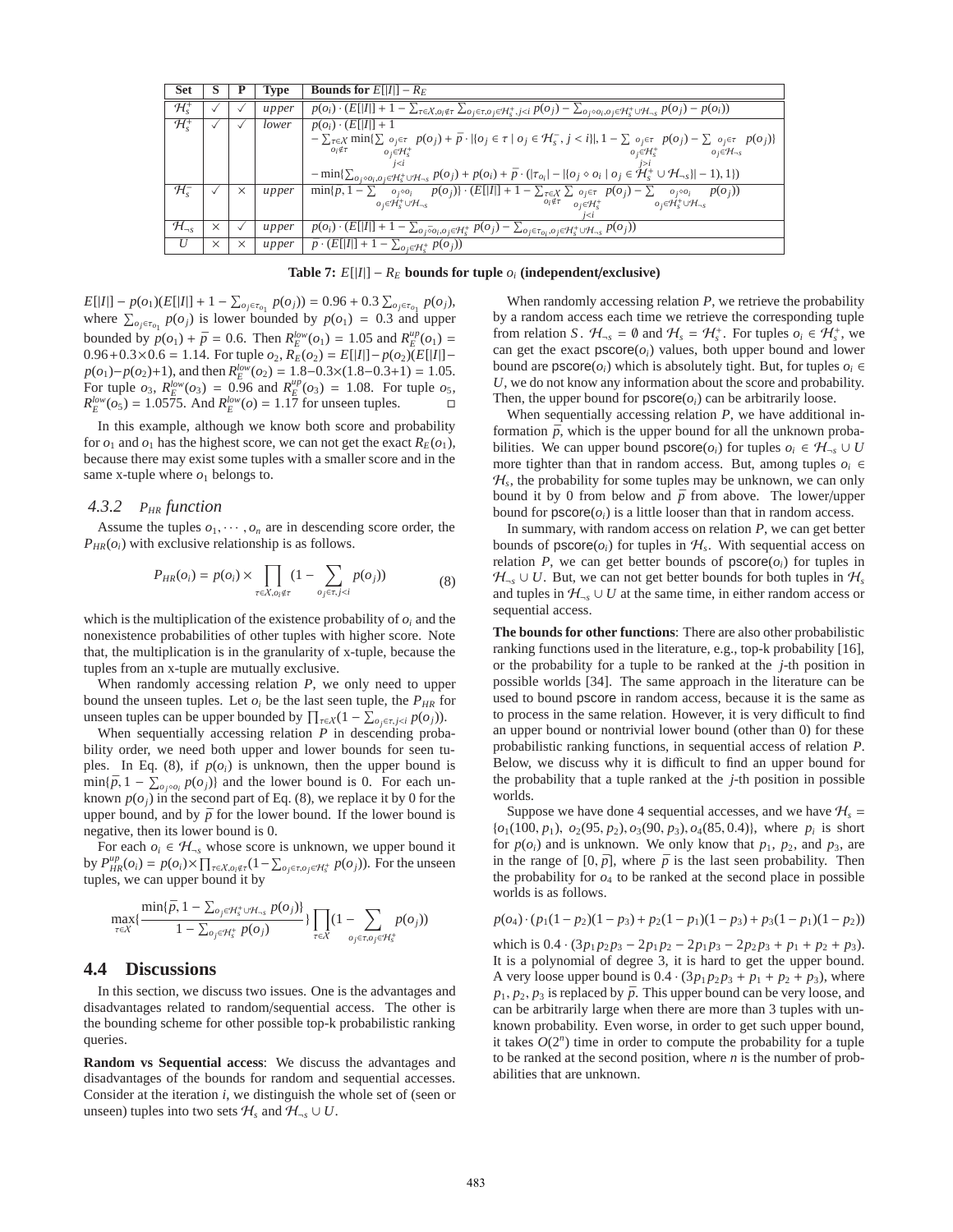| <b>Algorithm 1</b> PRR $(S, P, k)$ |  |  |  |  |  |
|------------------------------------|--|--|--|--|--|
|------------------------------------|--|--|--|--|--|

| relation S, relation P, and a number $k$<br>Input:                         |
|----------------------------------------------------------------------------|
| <b>Output</b> : Top-k tuples in sorted order based on $R_F$ .              |
|                                                                            |
| 1: initialize a priority queue of size $k$ , $Q$ , to be empty;            |
| 2: while less than $k$ tuples reported do                                  |
| 3:<br>$(o_i, s_i) \leftarrow next(S);$                                     |
| $(o_i, p_i) \leftarrow find(P, o_i);$                                      |
| $rac{4}{5}$<br>compute $R_F(o_i)$ using Eq. (2);                           |
| 6:<br>insert $(o_i, R_F(o_i))$ into Q;                                     |
| 7:<br>compute the lower bound of all the unseen tuples as $R_F^{low}(o)$ ; |
| 8:<br>while less than $k$ tuples reported $\bf{do}$                        |
| 9:<br>let $o_i$ be the tuple with largest $R_E(o_i)$ in Q.                 |
| if $R_E(o_i) \leq R_E^{low}(o)$ then<br>10:                                |
| 11:<br>report $o_i$ as the next tuple in the top-k answers;                |
| 12:<br>delete $o_i$ from $Q$ ;                                             |
| 13:<br>else                                                                |
| 14:<br>break:                                                              |

# **5. I/O EFFICIENCY**

We discussed the bounding schema for both  $R_E$  and  $P_{HR}$  in Section 4. In this section, we discuss two algorithms for random access and sequential access of relation *P* respectively for Top-kERV queries when all x-tuples are independent. It is straightforward to extend the algorithms to support the general mutually exclusive case, and it is straightforward to extend the algorithms to compute probability of highest rank queries using the bounding scheme of  $P_{HR}$  instead of  $R_E$ . We also discuss how to combine the advantages from both random/sequential access.

#### **5.1 Random Access on Relation** *P*

The algorithm for random access on relation *P* is similar to the algorithms for probabilistic rank queries in a single relation.

Algorithm 1 shows the detailed steps of computing Top-kERV queries. It takes three inputs: a relation *S* which is sorted in descending score order, a relation *P*, and a number *k*. It uses a priority queue Q of size *k* which is initialized to be empty (line 1). It outputs the top-k answers in a while loop (line 2-14), and will stop when top-k answers are output. In the while loop, it gets the next pair  $(o_i, s_i)$  from relation *S* where  $s_i = score(o_i)$  (line 3). The score will be the largest among those unseen tuples in relation *S* , because relation *S* is sorted in descending score order. Then, it obtains  $p(o_i)$  by calling  $find(P, o_i)$  with the OID  $o_i$  by a random access (line 4). It computes  $R_E(o_i)$  using Eq. (2) (line 5), and inserts the pair  $(o_i, R_E(o_i))$  into the priority queue  $Q$  where tuples are sorted in ascending  $R_E(o_i)$  order (line 6). If its size exceeds *k* when inserting a pair into  $Q$ , we delete the pair with the largest  $R_E$  value from Q. It also computes the lower bound for all the unseen tuples denoted as  $R_E^{low}(o)$ , using the bounding approach discussed in Section 4.1 (line 7). All the tuples  $o_i$  in Q with  $R_E(o_i) \leq R_E^{low}(o)$ can be determined to be the top-k answers (line 8-14). Note that in Algorithm 1 the numbers of tuples retrieved from relation *S* and relation *P* are the same.

**Example 5.1:** Consider the two relations, *S* and *P*, in Table 3. Let  $k = 2$ . Algorithm 1 executes as follows. In the first two iterations,  $(o_1, 100)$  and  $(o_1, 0.3)$ , and  $(o_2, 95)$  and  $(o_2, 0.15)$ , are retrieved from relation *S* and relation *P*. In the third iteration,  $(o_3, 90)$  and  $(o_3, 0.4)$ are retrieved. We have  $R_E(o_1) = 1.05$ ,  $R_E(o_2) = 1.4475$ , and  $R_E(o_3) = 1.02$ . The lower bound is computed as  $R_E^{low}(o) = 0.85$ . All these  $R_E(o_1)$ ,  $R_E(o_2)$ , and  $R_E(o_3)$  are larger than the lower bound  $R_E^{low}(o)$ . Therefore, no tuples can be determined to be in the top-k answers in this iteration. In the fourth iteration, we retrieve  $o_4$  from both relations:  $(o_4, 85)$  and  $(o_4, 0.1)$ .  $R_E(o_4) = 1.615$ . The lower

#### **Algorithm 2**  $PRS(S, P, k)$

**Input**: relation *S*, relation *P*, and a number  $k$ **Output**: Top-k tuples in sorted order based on *RE*.

- 1: **while** less than *k* tuples reported **do**<br>2.  $(a, s) \leftarrow next(S)$
- 2:  $(o_i, s_i) \leftarrow next(S);$
- 3:  $(o_j, p_j) \leftarrow next(P);$
- 4:  $\bar{p} \leftarrow p_j$ ;
- 5: update  $\mathcal{H}_s$  and  $\mathcal{H}_{\neg s}$ ;
- 6: for all the tuples  $o_i \in H_s$ , compute its upper bound and lower bound  $R_E^{up}(o_i)$  and  $R_E^{low}(o_i)$ ;
- 7: compute the lower bound for all the tuples in  $H_{\neg s}$  and all the unseen tuples;
- 8: **while** less than *k* tuples reported **do**
- 9: let  $o_i$  be the unreported tuple in  $H_s$  with smallest lower bound;<br>10: **if**  $R_{F}^{up}(o_i)$  is no larger than all the other lower bounds **then**
- 10: **if**  $R_E^{up}(o_i)$  is no larger than all the other lower bounds **then**
- 11: report  $o_i$  as the next tuple in the top-k answers;<br>12: **else**

12: **else**

13: **break**;

bound computed is  $R_E^{low}(o) = 0.95$ . No tuple can be determined to be the top-k answers. In the fifth iteration, we retrieve  $o<sub>5</sub>$  from both relations: ( $o_5$ , 80) and ( $o_5$ , 0.45).  $R_E(o_5) = 1.17$ . The lower bound computed is  $R_E^{low}(o) = 1.4$ .  $R_E(o_3)$  and  $R_E(o_1)$  are smaller than  $R_E^{low}(o)$ , then  $o_3$  and  $o_1$  can be determined to be the top-2 results.  $\Box$ 

**Theorem 5.1:** *Algorithm 1 correctly finds the top-k tuples with respect to RE, with sequential access on relation* S *and random access on relation* P*.*

**Proof Sketch:** For all the seen tuples  $o_i$ , we can compute  $R_E(o_i)$ exactly by Eq. (2). For the unseen tuples *o*, it can be lower bounded as  $R_E^{low}(o)$ . All the tuples output by Algorithm 1 are guaranteed to be no larger than  $R_E^{low}(o)$  (line 10). Then it is guaranteed to be in the top-k answers.

### **5.2 Sequential Access on Relation** *P*

Because random access usually is much expensive compared to sequential access, in this section, we consider sequential accessing relation *P* provided that relation *P* is sorted in descending order in terms of probability, as well as sequential accessing relation *S* which is sorted in descending score order.

We sequentially access relation *S* and relation *P*. In every iteration, we retrieve  $(o_i, s_i)$  from relation *S*, and  $(o_j, p_j)$  from relation *P*, update  $\bar{p}$  to be  $p_j$ , where  $\bar{p}$  is the upper bound for all the unseen probabilities. We update  $H_s$  and  $H_{\neg s}$  which may require joining  $(o_i, s_i)$  and  $(o_j, p_j)$  with the existing retrieved tuples in  $H_s$  and  $H_{\neg s}$ . We also update the upper bound and lower bound for all the seen tuples, and compute the lower bound for all the unseen tuples  $R_E^{low}(o)$ . Let  $o_i$  be the tuple with smallest lower bound among all seen tuples. If  $R_E^{\mu p}(o_i)$  is no larger than all the other lower bounds, then tuple  $o_i$ can be determined to be the next tuple in the top-k answers. Algorithm 2 shows the detailed steps. We explain it using an example.

**Example 5.2:** Consider the two relations, *S* and *P*, in Table 3. Let  $k = 2$ . Algorithm 2 executes as follows. In the first iteration,  $(o<sub>1</sub>, 100)$  and  $(o<sub>5</sub>, 0.45)$  are retrieved from relation *S* and relation *P* (line 2-3).  $\bar{p} = 0.45$  (line 4). Here,  $\mathcal{H}_s = \{(o_1(100, -))\}$  and  $H_{\neg s} = \{ (o_5(-, 0.45)) \}$ , where every entry in  $H_s$  and  $H_{\neg s}$  represents  $o_i(\text{score}(o_i), p(o_i))$ . In the second iteration,  $(o_2, 95)$  and  $(o_3, 0.4)$ are retrieved from relation *S* and relation *P*.  $\bar{p} = 0.4$ . Here,  $\mathcal{H}_s =$ {(*o*1(100, −), *o*2(95, −)} and H<sup>¬</sup>*<sup>s</sup>* = {(*o*5(−, 0.45), *o*3(−, 0.4)}. The upper bounds for  $R_E$  of all the seen tuples are  $E(|I|)$ , no tuples can be the top-k answers.

In the third iteration, after retrieving  $(o_3, 90)$  from relation *S* and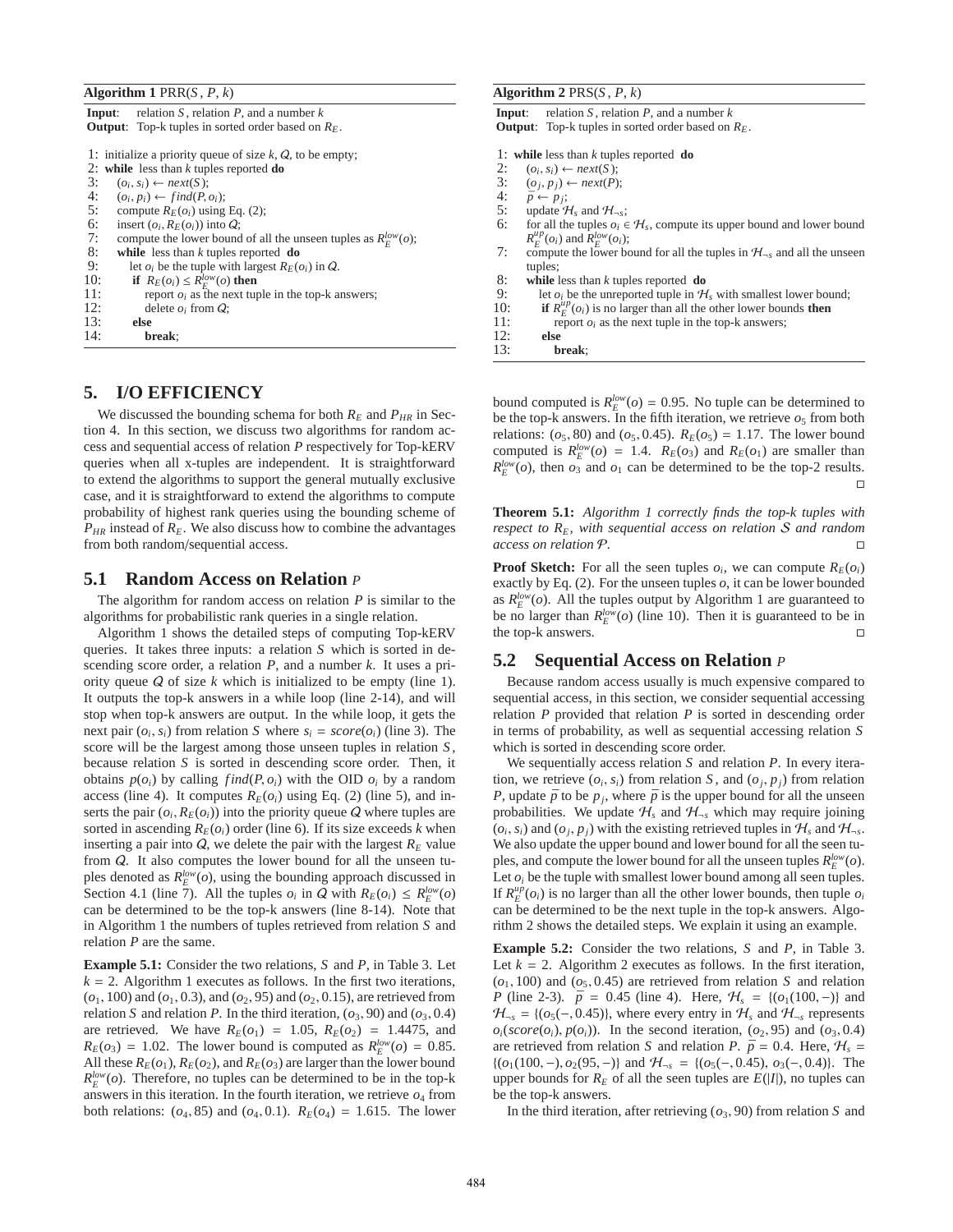$(o_1, 0.3)$  from relation *P*, we update  $H_s$  and  $H_{\neg s}$  (line 5). Here,  $H_s = \{ (o_1(100, 0.3), o_2(95, -), o_3(90, 0.4) \}$  and  $H_{\neg s} = \{ (o_5(-, 0.45)) \}$ . Note that the entry  $o_3(-, 0.4)$  is deleted from  $\mathcal{H}_{\neg s}$  and its probability is added into  $o_3(90, 0.4)$  in  $H_s$ . The same is applied to  $o_1$ . The upper bounds and lower bounds in the third iteration are shown in Table 8. The tuple with smallest lower bound is  $o_3$  such that  $R_E^{low}(o_3) = 0.96$ . Its upper bound  $(R_E^{up}(o_3) = 1.08)$  is larger than the lower bound of  $o_2$  because  $R_E^{low}(o_2) = 1.05$ , so we continue for the next iteration.

| Tuple          | Iteration 3                                |                               |                              | Iteration 4                   |
|----------------|--------------------------------------------|-------------------------------|------------------------------|-------------------------------|
|                | $R_{\scriptscriptstyle P}^{up}$<br>$(o_i)$ | $\overline{R_{E}^{low}(o_i)}$ | $\overline{R_{E}^{up}(o_i)}$ | $\overline{R}_{F}^{low}(o_i)$ |
| O <sub>1</sub> | 1.05                                       | 1.05                          | 1.05                         | 1.05                          |
| 02             |                                            | 1.05                          |                              | 1.3                           |
| O <sub>3</sub> | 1.08                                       | 0.96                          | 1.04                         | 0.96                          |
| 04             |                                            |                               |                              | $1.\overline{38}$             |
| O <sub>5</sub> |                                            | 1.0575                        |                              | 1.0575                        |
| O <sub>6</sub> |                                            |                               |                              | 1.42                          |
| unseen         |                                            |                               |                              | 1.38                          |

**Table 8: Upper**/**lower bounds in 3rd and 4th iteration**

In the fourth iteration, after retrieving  $(a_4, 85)$  from relation *S* and ( $o_6$ , 0.2) from relation *P*, we have  $H_s = \{o_1(100, 0.3), o_2(95, -),\}$  $o_3(90, 0.4), o_4(85, -)$ } and  $H_{\neg s} = \{o_5(-, 0.45), o_6(-, 0.2)\}\$ .  $\bar{p} = 0.2$ . We recompute the upper bounds and lower bounds  $R_E$  for the seen tuples, as shown in Table 8. The lower bound  $R_E$  value for the tuples in  $\mathcal{H}_{\neg s}$  is  $R_E^{low}(o_5) = 1.0575$ , and the lower bound for the unseen tuples is  $R_E^{low}(\theta) = 1.38$ . The tuples with smallest lower bound is  $o_3$ , and its upper bound 1.04 is no larger than any other lower bounds. Therefore,  $o_3$  can be determined to be the top-1 answer, although its exact  $R_E(o_3)$  is still unknown. Then the unreported tuples with the smallest lower bound is  $o<sub>1</sub>$ , and its upper bound 1.05 is no larger than any other unreported lower bounds. We can report  $o_1$  as the top-2 answer.

Compare Example 5.1 and Example 5.2. For random access on relation *P*, we report the top-2 answers after retrieving 5 tuples from relation *S* and 5 tuples from relation *P*. For sequential access on relation *P*, we can determine that tuples  $\rho_3$  and  $\rho_1$  must be in the top-2 answers, in the fourth iteration. It is does not only incur less expensive to conduct sequential access, but also retrieve less number of tuples compared to random access on relation *P*.

**Theorem 5.2:** *Algorithm 2 correctly computes the top-k tuples based on RE, with sequential access on both relation S and relation P.*

**Proof Sketch:** The correctness of Algorithm 2 directly follows from Lemma 4.1 and Lemma 4.2, and the correctness of the nonrandom access algorithms in [14, 32].  $\square$ 

It is important to note that our sequential access is similar to the scenario discussed in [14, 32]. For each seen tuple, there is an upper bound and lower bound of  $R_E(o_i)$ . If  $R_E^{\text{low}}(o_i) \leq R_E^{\text{up}}(o_j)$ , then tuple  $o_i$  is guaranteed to rank higher than  $o_j$ . For the unseen tuples,  $R_E$ ( $o$ ) is guaranteed to be less than or equal to some lower bound value. However, both work reported in [14, 32] are for deterministic datasets and cannot be directly applied to probabilistic query processing.

### **5.3 Sequential and Random Access**

In Section 5.1 and Section 5.2, we discussed algorithms to find the top-k answers, with either random access or sequential access on relation *P*. We also discussed the advantages and disadvantages of these two access methods in Section 4.4. It is hard to get better bounds of  $\text{pscore}(o_i)$  for both the seen tuples and unseen tuples.

| <b>Parameter</b> | <b>Range</b>               | <b>Default</b> |
|------------------|----------------------------|----------------|
|                  | 5, 10, 20, 30, 50          | 20             |
| size             | $1, 2, 3, 4, 5 \times 10k$ |                |
| xsize            | 1, 2, 3, 4, 5              | 3              |
| mean             | 0.4, 0.5, 0.6, 0.7, 0.8    | 0.6            |

**Table 9: Parameters for all Testings**



**Figure 3: Uniform Distribution**

In this section, we discuss conducting both sequential and random access at the same time, to utilize both advantages of random access and sequential access. We can add random access of relation *P* into the framework of Algorithm 2, which is designed for sequential access only. In some iteration in Algorithm 2 (line 3), instead of sequentially retrieving the next tuple from relation *P*, we issue a random access to find the probability for the tuple in  $\mathcal{H}_s$ with the largest score and unknown probability. Then, the bounds for all the tuples with smaller scores will become tighter. Note that, when a random access is issued, the  $\bar{p}$  value will not be changed to the probability retrieved. Below, we give an example to show how random access helps bounding in sequential access.

**Example 5.3:** Consider the two relations, *S* and *P*, in Table 3. Let  $k = 2$ . Assume the probability of  $o<sub>5</sub>$  is changed to 0.5, i.e.,  $p(o_5) = 0.5$ .  $E[|I|] = 1.85$ . After conducting four sequential accesses on relation *S* and relation *P* respectively,  $H_s = \{o_1(100, 0.3),\}$ *o*<sub>2</sub>(95, −), *o*<sub>3</sub>(90, 0.4), *o*<sub>4</sub>(85, −)}, *H*<sub>-*s*</sub> = {*o*<sub>5</sub>(−, 0.5), *o*<sub>6</sub>(−, 0.2)}, and  $\bar{p}$  = 0.2. Then the upper bounds and lower bounds are as follows. For tuple  $o_1$ ,  $R_E(o_1) = 1.085$ . For tuple  $o_2$ ,  $R_E^{low}(o_2) = 1.34$ . For tuple  $o_3$ ,  $R_E^{low}(o_3) = 0.99$ , and  $R_E^{up}(o_3) = 1.07$ . For tuple  $o_4$ ,  $R_E^{low}(o_4) = 1.42$ . For tuple  $o_5$ ,  $R_E^{low}(o_5) = 1.025$ . For tuple  $o_6$ ,  $R_E^{\text{low}}(o_6) = 1.56$ . For unseen tuple *o*,  $R_E^{\text{low}}(o) = 1.42$ . The upper bound of *o*3, which is the tuple with smallest lower bound, is larger than the lower bound of  $o<sub>5</sub>$ . Then no tuple can be determined to be in the top-k answers in this iteration.

If, in the fourth iteration, we issue a random access on *P* instead of sequential access to the probability of  $o_2$ . Then,  $H_s$  = {*o*1(100, 0.3), *o*2(95, 0.15), *o*3(90, 0.4), *o*4(85, −)}, H<sup>¬</sup>*<sup>s</sup>* = {*o*<sup>5</sup> (−, 0.5)},  $\bar{p}$  = 0.3. Note that  $\bar{p}$  is larger than that of sequential access. The set of upper bounds and lower bounds are as follows. For tuple  $o_1$ ,  $R_E(o_1) = 1.085$ . For tuple  $o_2$ ,  $R_E(o_2) = 1.49$ . For tuple  $o_3$ ,  $R_E(o_3) = 1.05$ . For tuple  $o_4$ ,  $R_E^{low}(o_4) = 1.25$ . For tuple  $o_5$ ,  $R_E^{low}(o_5) = 1.1$ . For unseen tuple  $o$ ,  $R_E^{low}(o) = 1.25$ . Then, tuple  $o_3$  can be determined with the highest rank, and tuple  $o_1$  with the second highest rank.

#### **6. PERFORMANCE STUDIES**

We conducted extensive performance studies to get top-k an-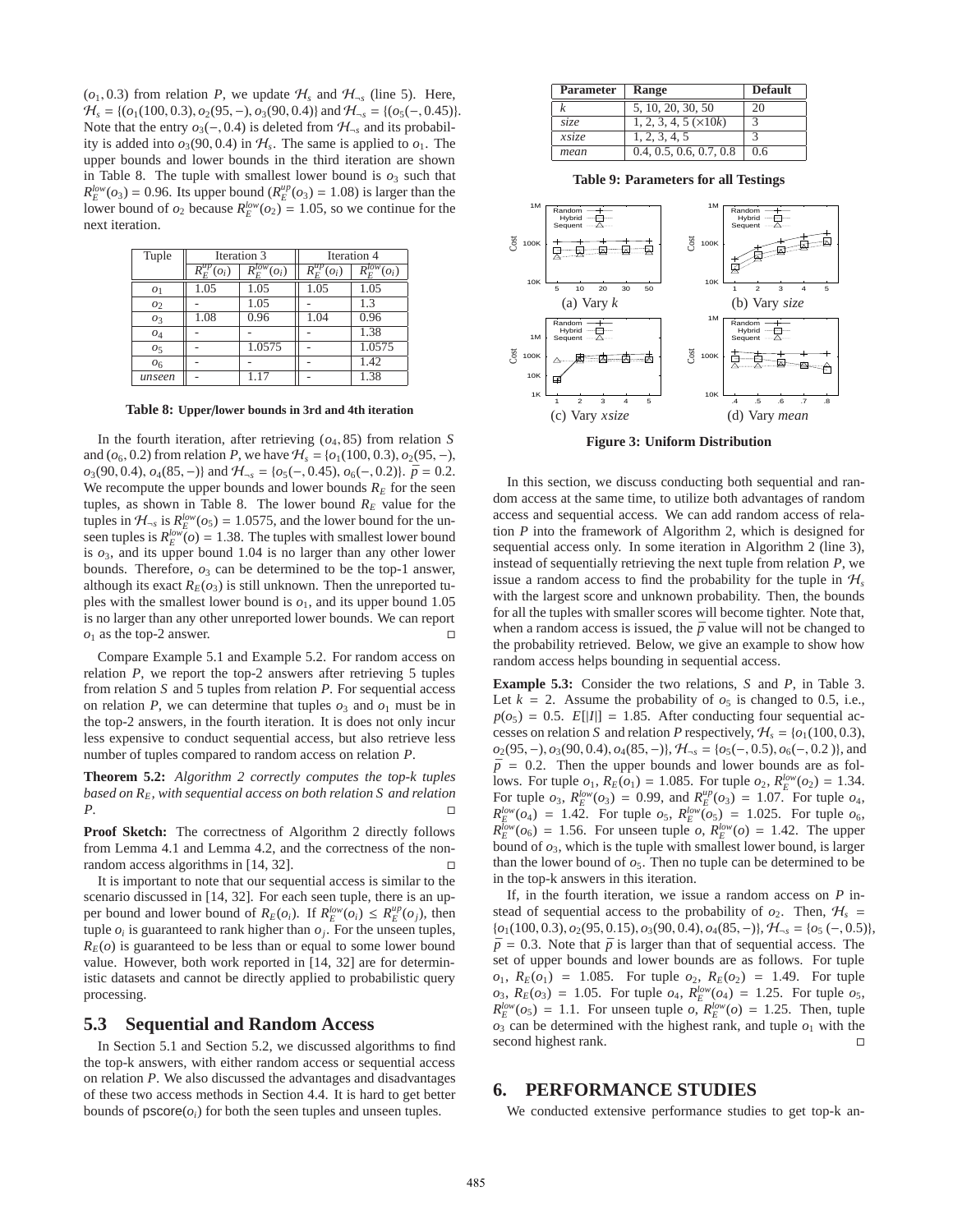

**Figure 5: Positive Correlated**

swers using the two pscore functions, namely  $R_E$  and  $P_{HR}$ . We tested 3 algorithms, namely Random, Sequent, and Hybrid. All the 3 algorithms sequentially access relation *S* , and access relation *P* as the names imply. Random randomly accesses relation *P*, Sequent sequentially accesses relation *P*, and Hybrid may sequentially and randomly access relation *P*.

We use both real datasets and synthetic datasets. For the real datasets, we extracted several sets of x-tuples from the International Ice Patrol (IIP) Iceberg Sightings Database (http://nsidc.org/ data/g00807.html) which is a database that collects the activities of the iceberg in the North Atlantic. The data are collected through airborne Coast Guard reconnaissance missions and information from radar and satellites to monitor iceberg danger near the Grand Banks of Newfoundland. There are some imprecise information for each record which is recorded as the confidence level according to the source of sighting. The 6 confidence levels are converted to confidence probabilities 0.8, 0.7, 0.6, 0.5, 0.4, and 0.3 respectively. Each drifting activity may be recorded several times by several types of sources. The x-tuples are the records that are obtained at the same time and the same location. We collected records from 1998 to 2007 and generated 17, 505 x-tuples



 $\overline{1}$ 

**Figure 7:** *PHR* **Testing**

which contain 50, 879 tuples. For each x-tuple  $\tau$ , we normalize the probabilities for each tuple  $o \in \tau$  as follows,  $p(o) = \frac{conf(o)}{\sum_{o' \in \tau} conf(o')}$ .  $max\{conf(o')|o' \in \tau\}$ , where  $conf(o)$  is the confidence probability for the tuple *o*. For each tuple extracted, we set its score to be the number of days drifted because it is important in determining the status of icebergs. We extracted 5 datasets from the whole dataset, which are sized 10, 000, 20, 000, 30, 000, 40, 000 and 50, 000 in terms of tuples respectively.

For the synthetic datasets, we have 4 types of distributions for the probabilities of x-tuples in the datasets, namely, uniform distribution, normal distribution, positive correlated distribution and negative correlated distribution. For the uniform distribution, given a mean value  $0 < a$ ve  $< 1$ , suppose  $d = min\{ave, 1 - ave\}$ , all probabilities of x-tuples are distributed uniformly in the range [*ave* − *d*, *ave* + *d*]. For the normal distribution, for a mean value *ave*, all probabilities of x-tuples follow the normal distribution *N*( *ave*, 0.2). For the positive and negative correlated distribution, the probabilities and the scores form a correlated bivariate with correlation 0.8 and −0.8 respectively.

The parameters used and their default values for both real and synthetic data are given in Table 9. *k* is for the top-k value in a topk probabilistic query. *size* is the number of units for the dataset, where each unit contains 10, 000 tuples. *xsize* is the average number of tuples in each x-tuple in the dataset. *mean* is the mean value under a certain distribution discussed above. The *k* and *size* parameters are used for both real and synthetic datasets, whereas *xsize* and *mean* parameters are used for the synthetic datasets only. We report the I/O cost follow the same approach given in [33]. The cost is measured in unit, one sequential I/O contributes one unit, and one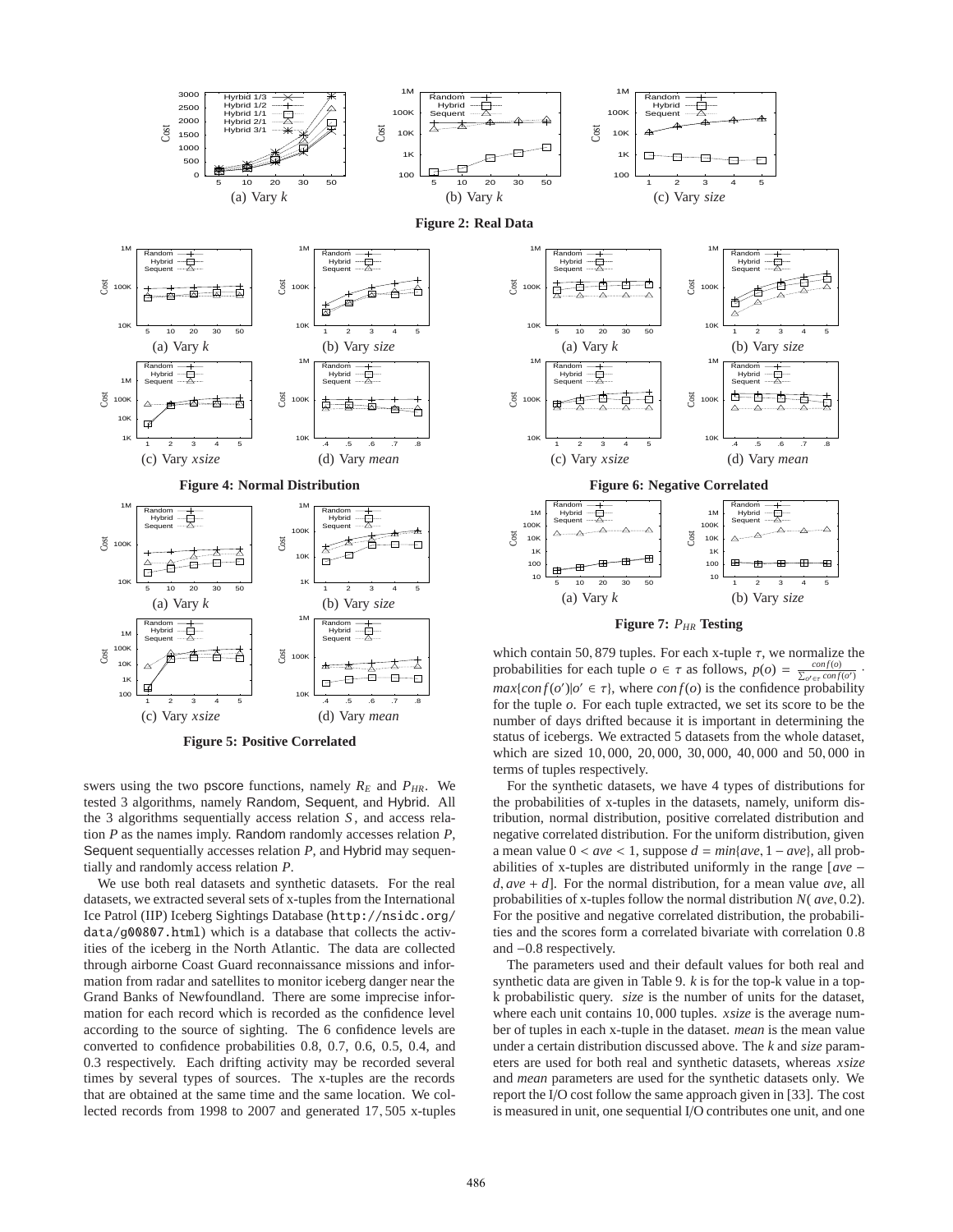random I/O contributes 5 units. All algorithms are implemented in Visual C++, and all tests were conducted on a 2.8GHz CPU, 2GB memory and 80GB disk space PC running Windows XP.

**Exp-1 Real Datasets for**  $R_E$ **: The testing results for**  $R_E$  **using the** real datasets are shown in Fig. 2. In Fig. 2(a), we also test the Hybrid algorithm with different accessing patterns between the random access and the sequential access. In our testing, Hybrid i/j means that the Hybrid algorithm performs *i* sequential accesses followed by *j* random accesses alternatively. From Fig. 2(a), Hybrid  $i/j$  performs well when  $i < j$ , and there is no much difference between different Hybrid algorithms with *i* < *j* regarding the cost. Because Hybrid 1/1 performs well among these variants, we use Hybrid 1/1 as Hybrid to conduct our testing below. In Fig. 2(b), when *k* increases, the numbers of tuples visited for all the 3 algorithms increase because the top-k answers for all the 3 algorithms are incrementally generated. Random and Sequent have similar costs. Hybrid is much better than both Random and Sequent. One of the bottlenecks for Sequent is that, although the lower bounds of  $R<sub>E</sub>$  for the unseen tuples increase in every iteration, the set of seen tuples with both scores and probabilities is small. Note that the seen tuples with both scores and probabilities have an upper bound, and thus can satisfy the stop conditions. When random access is integrated into sequential access, the number of seen tuples with both scores and probabilities increases. Thus Hybrid can stop in an early stage. In Fig. 2(c), when the number of tuples in the datasets increases, the cost for both Random and Sequent increases, but it decreases for Hybrid. The reason is that, in the same iteration the upper bound of  $R<sub>E</sub>$  for the seen tuples with both scores and probabilities tend to be smaller in a dataset with a larger size, where  $p(o_i)$  tends to be larger. Hybrid is also much better than both Random and Sequent.

**Exp-2 Synthetic Datasets for**  $R<sub>E</sub>$ : We tested all the 3 algorithms for  $R_E$  using synthetic data. For each of the four probability distributions, namely, uniform, normal, positive correlated, and negative correlated, we vary *k*, *size*, *xsize*, and *mean*, to test the performance for each algorithm. The results are shown in Fig. 3, Fig. 4, Fig. 5 and Fig. 6 respectively.

Under the uniform distribution, Fig. 3(a) shows that when *k* increases, the cost for all the 3 algorithms increases, Hybrid does not perform as good as in the real dataset, because in the real dataset, some of the first several tuples tend to have high probabilities, which make the upper bounds of  $R<sub>E</sub>$  for those tuples small, and thus output in early iterations. In Fig. 3(b), when the number of tuples in the dataset increases, the cost for all the three algorithms increases, Hybrid is between Sequent and Random. Fig. 3(c) shows that when *xsize* increases, the cost for all the 3 algorithms increases. Sequent performs badly when *xsize* is small, because the average probability for each tuple in each x-tuple is large. In this situation,  $\bar{p}$  will be large in each iteration, thus the lower bound for unseen tuples will be loose. In addition, when the average probability for tuples is large, the lower bound for  $R_E$  in Sequent is small. Thus the performance is bad. On the other hand, the lower bound for the unseen tuples in Random increases faster, which makes it perform good. In Fig. 3(d), when the *mean* value increases, the cost for all the 3 algorithms decreases, Hybrid algorithm decreases faster. As shown in Fig. 4, The algorithms under the normal distribution perform similar as in the uniform distribution, Sequent does not perform well in the normal distribution, because there are not many tuples with very high probabilities or very low probabilities.

Fig. 5 and Fig. 6 show the distributions in two opposite situations, positive correlated and negative correlated. In the positive correlated data, the tuples with large scores tend to have high probabilities, whereas, in the negative correlated data, the tuples with large scores tend to have low probabilities. The curves are all similar to those in the normal distributions. The performance for all testings in the positive correlated data is much better than those in the negative correlated data. In the positive correlated data, the lower bound of  $R_E$  in Random increases fast in the first several iterations, because the first several tuples tend to have a large probability. For the same reason, the upper bound of  $R<sub>E</sub>$  for each tuple in Sequent decreases fast in the first several iterations. For Sequent, the number of tuples with both scores and probabilities in the positive correlated data is much larger than that in the negative correlated data. It makes it faster in the positive correlated data.

**Exp-3 Real Datasets for**  $P_{HR}$ : We tested the  $P_{HR}$  function in the real dataset for all the 3 algorithms. The results are shown in Fig. 7. When either *k* or *size* increases, the cost for all the 3 algorithms increases. Random and Hybrid have similar performance, and is much better than Sequent. This is because, the upper bound of *PHR* in the Random algorithm decreases fast. For example, even if all of the first 30 tuples have very low probability, say 0.1, the upper bound for the unseen tuples after 30 iterations becomes  $(1-0.1)^{30}$  = 0.04 which is very small. This means that we can output the top-k answers in an early stage.

# **7. RELATED WORK**

**Top-k Queries in Probabilistic Data**: Uncertain/probability data has received increasing attention recently. There are several probabilistic data models and systems proposed, for example, Trio system [2, 6, 31], MystiQ system [12, 30], and MayBMS system [5, 4].

In the literature, several works study computing the top-*k* answers by the interplay of score and probability, based on the possible worlds semantics. Soliman et al. first study the ranking issues in probabilistic data under the possible world semantics [34], and propose two probabilistic ranking queries: U-Topk query and UkRanks query. They also study ranking aggregate queries in probabilistic data [35]. Yi et al. [37] improve the performance of the U-Topk and U-kRanks queries using a dynamic programming approach. Hua et al. [16] study a PT-k query, which returns the set of tuples whose top-k probability is above a user-specified threshold, and propose three heuristic approaches to answer such PT-k queries. Cormode et al. [11] propose the expected rank query. They rank tuples based on their expected rank values. Jin et al. [22] study the U-Topk/U-kRanks/Pk-topk queries in an uncertain stream environment under a sliding-window model. Li et al. [23] compute the top-*k* answers in the scenario of uncertain distributed data, where subsets of the tuples are distributed at different places. All the existing studies assume that all the information about score and probability is stored in a single relation.

Join queries in uncertain database are studied in [10, 3]. Cheng et al. study probabilistic threshold join queries [10]. In [10], the values of join attributes are uncertain, which is represented as pdf. Two tuples can be joined with a probability, which is the probability that the two pdfs can join. Agrawal et al. [3] study the problem of finding top-k join answers in an uncertain database when memory is insufficient. Although they consider the join issues in a top-k query, they treat each probability attribute as an ordinary numeric attribute, and rank the answers based on the aggregated probabilities. In this paper, we are dealing with a different problem.

**Top-k Queries in Deterministic Data**: Top-k queries in deterministic data have been studied extensively. A detailed survey can be